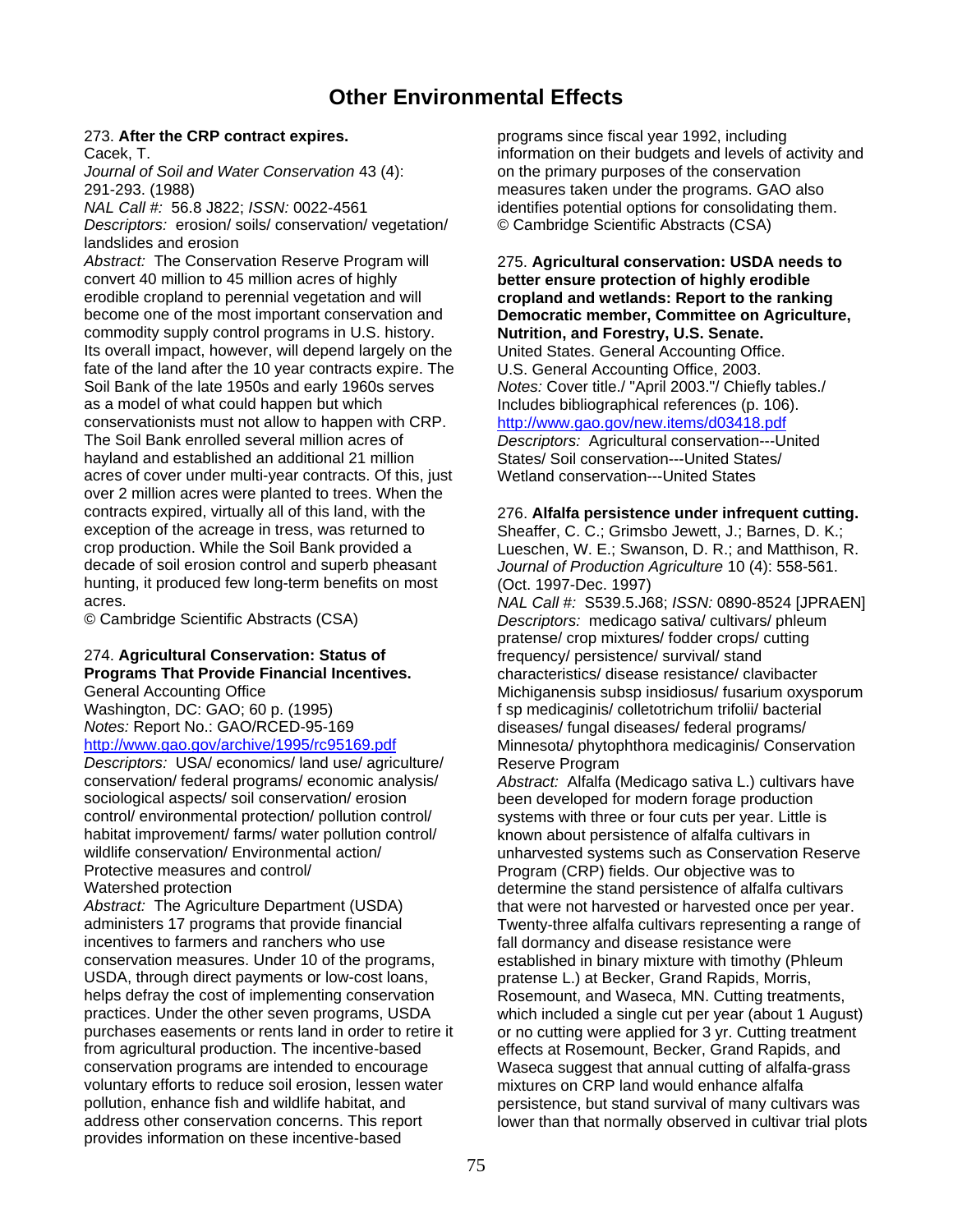cut three or four times per year. At Becker and *Descriptors:* lawns and turf/ descurainia pinnata/ Morris, fall dormancy was a good predictor of stand sisymbrium altissimum/ salsola iberica/ herbicide<br>survival. There was no relationship between stand application/ herbicide mixtures/ Washington survival. There was no relationship between stand application/ herbicide mixtures/ V<br>survival and disease resistance of cultivars. Annual This citation is from AGRICOLA. survival and disease resistance of cultivars. Annual mowing should be considered as a tool for maintaining alfalfa in CRP fields at some locations, 281. **Changes in ecosystem structure and**<br>
but cultivars designed for the CRP program, which **function along a chronosequence of resto** normally does not allow cutting, are needed. **grasslands.**  This citation is from AGRICOLA. Baer, S G; Kitchen, D J; Blair, J M; and Rice, C W

# 277. **America's Conservation Reserve Program:** *NAL Call #:* QH540.E23; *ISSN:* 1051-0761 **Rural planning or just another subsidy.** *Descriptors:* Conservation Reserve Program/

*Journal of Rural Studies* 4 (4): 405-411. (1988) ecosystem structure/ restored grasslands/ soil *NAL Call #:* HT401.J68; *ISSN:* 0743-0167 characteristics/ tallgrass prairie/ *Descriptors:* rural planning/ land diversion/ eroded vegetation composition soils/ federal programs/ erosion control/ United States *Abstract:* Changes in aboveground vegetation, roots, This citation is from AGRICOLA. This citation is from a 12-yr

# 278. **Applying input-output models to natural** to native C4 grasses through the Conservation **resource problems: The Conservation Reserve** <br>**Reserve Program (CRP). Following 6-8 yr in the CRP, the native grasses dominated vegetation**

Bernat, G. A. Jr. and Johnson, T. G. C. Composition, and the presence of forbs was

at the Atlantic Economic Society's Thirtieth decreasing quality as indicated by increasing root International Conference, Oct 11-14, 1990, biomass and C:N ratio of roots along the 12-yr<br>Williamsburg, Virginia biomass and C:N ratio chronosequence. Root biomass, root C:N ratio

*Descriptors:* input output analysis/ federal programs/ mathematical models within the 12 yr of restoration. Establishment of the This citation is from AGRICOLA. **permits and increase the solution** perennial vegetation also affected soil physical,

### 279. **Boll weevil overwintering in CRP grasses on the Texas High Plains.** since restoration. Total C, microbial biomass C, and

*Proceedings - Beltwide Cotton Production Research Notes:* Meeting held January 9-14, 1990, Las Vegas, Nevada. Includes references. (i.e., net N mineralization rates and net nitrification

survival/ winter/ grasses/ gramineae/ grasslands/ but these values were not representative of steady<br>nature conservation/ conservation areas/ eragrostis state conditions due to the high variability in these nature conservation/ conservation areas/ eragrostis state conditions due to the high variability in the<br>curvula/ quercus/ litter plant/ Texas/ Conservation measures among the native prairies. Although curvula/ quercus/ litter plant/ Texas/ Conservation Reserve Program complete restoration of ecosystem structure and

*Weed Science*: 367. (1988) **systems undergoing natural succession.**<br>
MAL Call #: 79.9-W52R: ISSN: 0090-8142 **C** Thomson *NAL Call #: 79.9-W52R; ISSN: 0090-8142* 

# function along a chronosequence of restored

*Ecological Applications* 12 (6): 1688-1701. (2002) Daniels, T. L. aboveground vegetation/ chronosequence/

chronosequence of formerly cultivated fields restored CRP, the native grasses dominated vegetation In: Evaluating natural resource use in agriculture/ negligible. Productivity of the restored grasslands did Robertson, T.; English, B. C.; and Alexander, R. R. not exhibit any directional changes with the number Ames, IA: Iowa State University Press, 1998; on the CRP, and productivity was generally pp. 297-317. higher than native prairie in this region. Over time, the *Notes:* ISBN: 0813829585; 1st ed.; Paper presented restored grasslands accumulated root biomass of chronosequence. Root biomass, root C:N ratio, C *NAL Call #:* S22.E835-1998 storage in roots, and N storage in roots of restored<br>Descriptors: input output analysis/ federal programs/ grasslands approached that of native tallgrass prairie chemical, and biological characteristics. Soil bulk Carroll, S. C. and Rummel, D. R. C mineralization rates increased as a function of time *Conferences*: 297-299. (1990) **conferences**: 297-299. (1990) **occurred in the surface 5 cm, where total C was 26%**<br> *NAL Call #:* SB249.N6 [BCOPB]. **by the surface of the surface of the surface of the surface of the surfa** greater in 12- vs. 2-yr restored grasslands.<br>Extractable soil nitrate and soil N transformations *Descriptors:* anthonomus grandis/ overwintering/ rates) declined over the restoration chronosequence,<br>
survival/ winter/ grasses/ gramineae/ grasslands/ but these values were not representative of steady-This citation is from AGRICOLA. This citation is from AGRICOLA. This citation of the CRP, this study demonstrates that establishment of the 280. **Broadleaf weed control in Conservation** matrix vegetation (i.e., native C4 grasses) drives **Reserve Program (CRP) grass plantings. Example 20 Figure 2016** Ecosystem processes in the trajectory of the original Adams, E. B. and Swan, D. G. Superinted as a system. Moreover, restoration may hasten the *Research Progress Report - Western Society of* recovery of soil C pools relative to formerly cultivated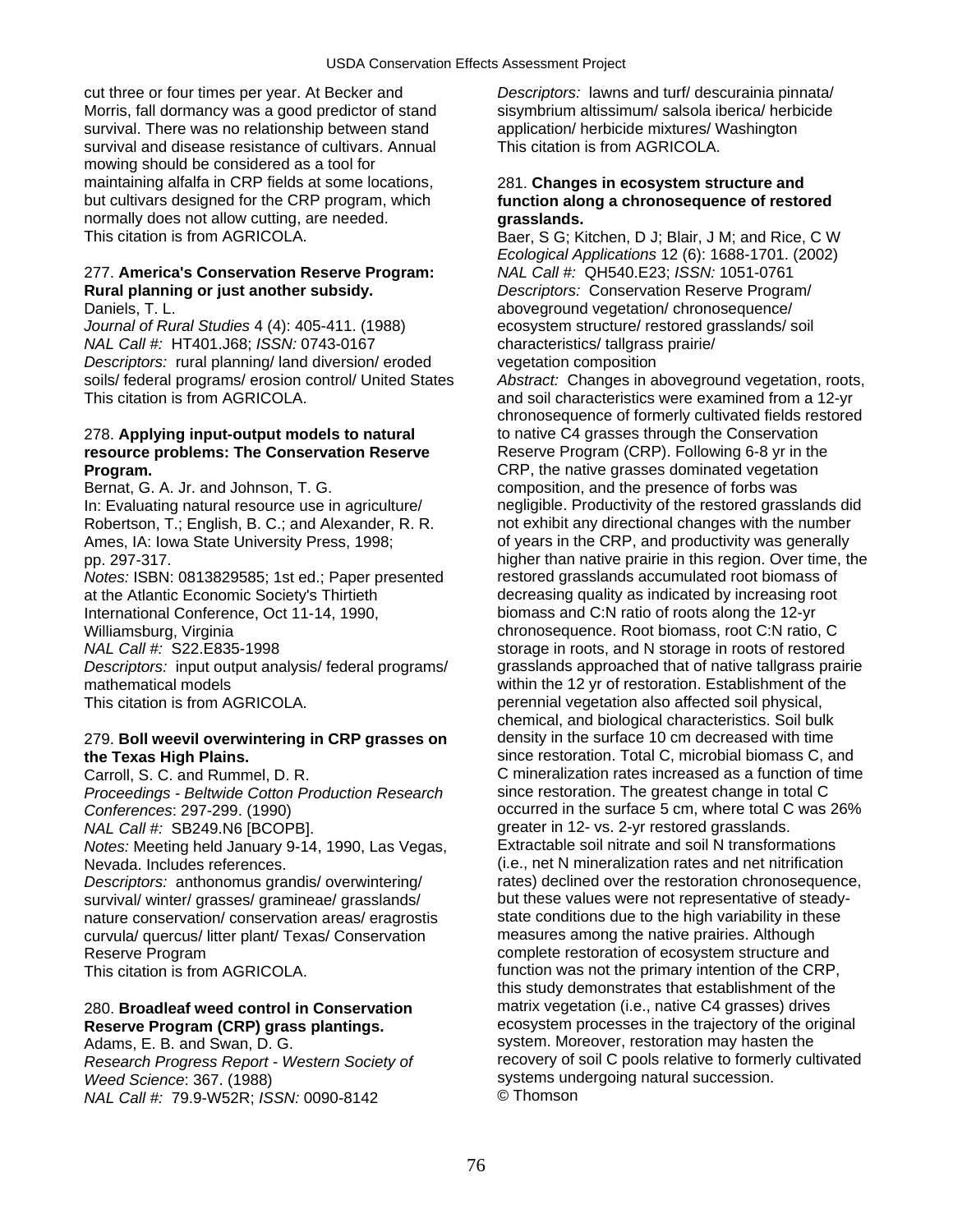282. **Conservation Reserve Program: Alternatives** 286. **Conservation Reserve Program: North are available for managing environmentally Dakota Enhancement Program. sensitive cropland: Report to the Committee on** United States. Farm Service Agency. **Agriculture, Nutrition, and Forestry, U.S. Senate.** Washington, D.C.: USDA, Farm Service Agency; United States. Congress. Senate. Committee on Series: Fact sheet (United States. Farm Service Agriculture, Nutrition and Forestry. and United States. Agency). (2001) General Accounting Office. *Notes:* Title from caption. Ed. statement on html Washington, D.C.: U.S. General Accounting Office; version only. "January 2001." 68 p.: ill., maps. (1995) *NAL Call #:* aHD1775.N9-C65-2001 *Notes:* Cover title. "February 1995." "GAO/RCED-95- [http://www.fsa.usda.gov/pas/publications/facts/html/cr](http://www.fsa.usda.gov/pas/publications/facts/html/crepnd01.htm) 42." "B-258910"--P. [1]. Includes bibliographical [epnd01.htm](http://www.fsa.usda.gov/pas/publications/facts/html/crepnd01.htm) references. SUDOCS: GA 1.13:RCED-95-42. *Descriptors:* North Dakota Enhancement Program/ *NAL Call #:* S624.A1C66--1995 Conservation of natural resources---Economic *Descriptors:* Conservation Reserve Program---United aspects---North Dakota/ Water quality management-- States/ Soil conservation---Government policy--- - - - - - - Economic aspects---North Dakota/ Agriculture---United States Economic aspects---North Dakota

### 283. **The Conservation Reserve Program: An** 287. **Conservation Reserve Program: Tree economic perspective.** This is a seconomic perspective.

Bartlett, E. T. and Trock, W. L. Canadian Music Christian United States. Farm Service Agency. *Rangelands* 9 (4): 147-148. (Aug. 1987) Washington, D.C.: USDA, Farm Service Agency; *Descriptors:* soil and water conservation/ **Agency**). (1999) environmental legislation/ no-tillage/ wildlife *Notes:* Electronic ed.; Title from caption. Ed. conservation/ agricultural economics/ grasses/ statement on html version only. "July 1999." legumes/ woody plants/ state government/ reserves/ *NAL Call #:* aS930-.C659-1999 This citation is from AGRICOLA. **pm**  $\frac{p}{65}$ Fireethinning99.htm

**Implementation and accomplishments, 1986-87.** Sof natural resources---United Dicks. Michael R.: Llacuna. Felix.: Linsenbigler. **implementer---** United States Dicks, Michael R.; Llacuna, Felix.; Linsenbigler, internativement---United States<br>Michael.: and United States. Dept. of Agriculture. This citation is from AGRICOLA. Michael.; and United States. Dept. of Agriculture. Economic Research Service. Washington, D.C.: U.S. Dept. of Agriculture, 288. **The Conservation Reserve Program: Where**  Economic Research Service; v, 119 p. (1988) **are we heading?**  *Notes:* Cover title. "January 1988" -- Goetz, H. P. i. Bibliography: p. 10. *Rangelands* 11 (6): 251-252. (Dec. 1989) *NAL Call #:* 1-Ag84St-no.763 *NAL Call #:* SF85.A1R32; *ISSN:* 0190-0528 *Descriptors:* Conservation Reserve Program--- *Descriptors:* resource conservation/ programs/ Evaluation/ Soil conservation---Law and legislation--- impact/ environmental impact United States/ Soil Bank program This citation is from AGRICOLA. This citation is from AGRICOLA.

## 285. **The Conservation Reserve Program Montana improve upon success? perspective. and the set of the set of the set of the set of the SN west. A. J.**

*Proceedings of the Great Plains Agricultural Council*: *66-67*. (1988) 109-121. (1986) *NAL Call #:* 56.8 J822; *ISSN:* 0022-4561 *NAL Call #:* 282.9-G7992; *ISSN:* 0434-5835 *Descriptors:* conservation/ wildlife/ habitats/ trees/

*Descriptors:* land capability/ erosion/ rents/ *Abstract:* If one thing is certain, it is that the legislation/ agricultural crises/ agricultural and rural Conservation Reserve Program presented foresters law/ input output analysis/ Montana/ food and security and landowners with both an opportunity and a act of 1985 challenge. Of a vast array of practices that can be

This citation is from AGRICOLA. This citation is from AGRICOLA.

Series: Fact sheet (United States. Farm Service

# [http://www.fsa.usda.gov/pas/publications/facts/html/cr](http://www.fsa.usda.gov/pas/publications/facts/html/crp%5Ftreethinning99.htm)

*Descriptors:* Conservation Reserve Program---United 284. **Conservation Reserve Program:** States/ Forest thinning---United States/ Conservation

# 289. **Conservation reserve tree planting: Can we**

Johnson, J. B. *Journal of Soil and Water Conservation 43 (1):* 

[PGPCA] ecology/ Basic approaches, Concepts and Theory This citation is from AGRICOLA.  $applied on CRP acres, including grasses,$ windbreaks, trees, wildlife habitat, diversions,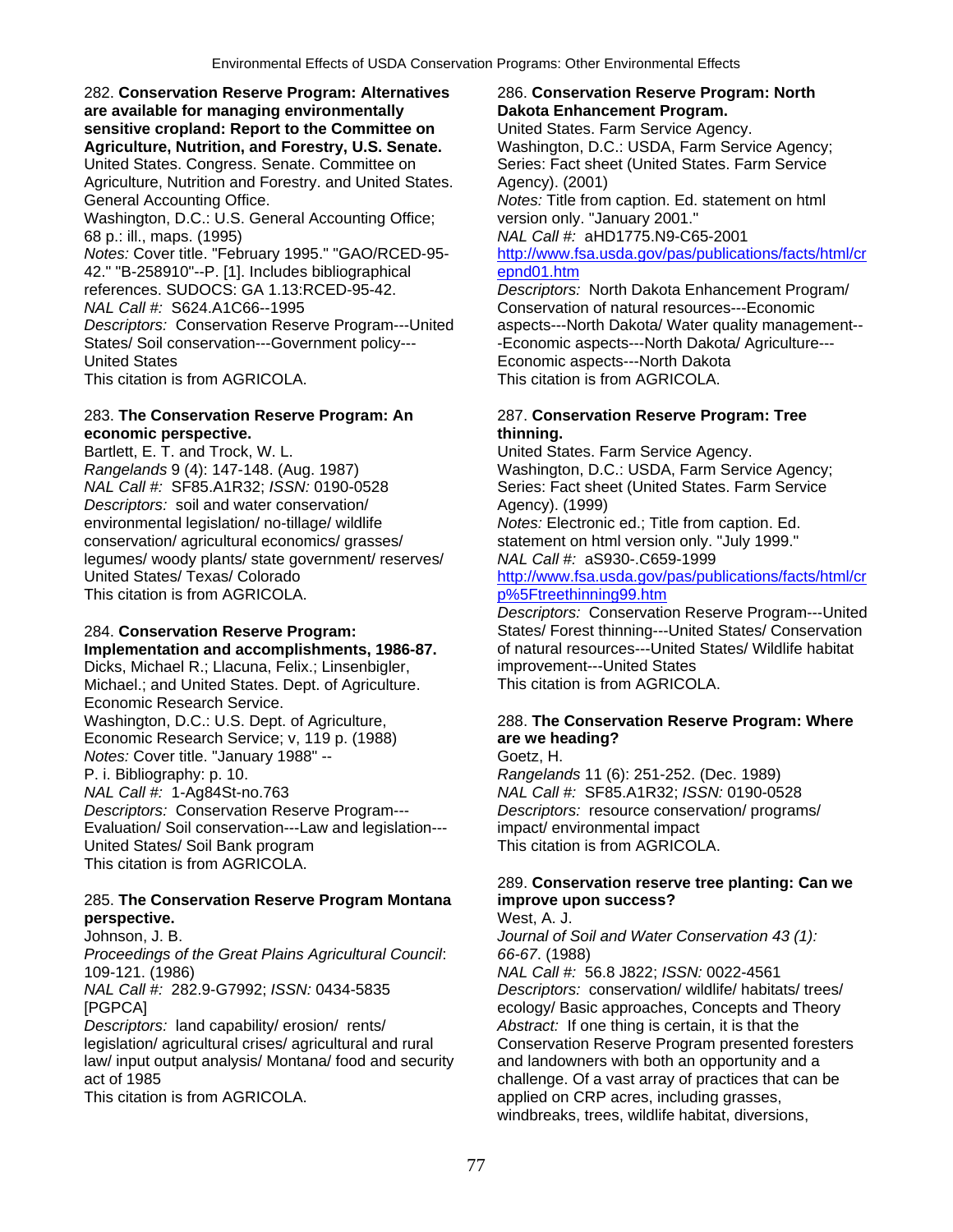structures, and shallow water areas for wildlife, only *Abstract:* When implementing agricultural one of these--tree planting--has a goal that's etched environmental programmes, the main problems

Weber, W. L.; Roseberry, J. L.; and Woolf, A. an efficient environmental programme, and in Association of Landscape Ecology. (Held 25 Apr describes the programme, discussing its Endowment for the Arts, U.S. Environmental conclusion, the author points to the potential for Protection Agency (Landscape Ecology Branch) transferring this programme to Germany. Arizona Commission on the Arts; World Meeting © Thomson Number 000 5525

## 291. **CRP: Evaluating the options.** Pienaar, L. V. and Shiver, B. D.

Watson, Steve L. (Nov. 1993)<br>Cooperative Extension Service, Kansas State MAL Call #:

*Notes: 24 pp.: ill.: Cover title. "March 1995"--P. [4] of* cover. Includes bibliographical references (p. 9). vegetation management/ stand density/ growth/ (application/pdf) survival/ diameter/ volume/ plant height/ Georgia

## 292. **The CRP in Oregon's Columbia basin: A local** cropland in the Georgia Piedmont with control of **perspective. herbaceous competition. Early growth rates greatly and respective.**

In: The Conservation Reserve: Yesterday, Today and cutover and mechanically site-prepared land in this Tomorrow. Symposium Proceedings. (Held 14 Jan region without additional control of competing Tomorrow, Symposium Proceedings. (Held 14 Jan 1991 at Washington, D.C.); pp. 63-65; 1991 . vegetation. After 8 growing seasons, average tree *Notes:* U.S. For. Serv. Gen. Tech. Rep. RM No. 203; height, average dbh, basal area per acre, and stem WR 238 volume per acre were all influenced by planting

*Descriptors:* Conservation Reserve Programs/ density, but the mean annual increment of This citation is provided courtesy of NISC, publisher

# **Entlohnung von Umweltleistungen der** should be of particular interest to prospective

Mello, Inken; Heissenhuber, Alois; and

*Berichte ueber Landwirtschaft* 80 (1): 85-93.

*Descriptors:* American Conservation Reserve **Lessons from the 1985 and 1990 Farm Bills for**  Program/ agricultural environmental program/ **future farm legislation.**  environmental protection/ farmer service reward Wu, S.; Walker, D. J.; and Brusven, M. A.<br>system/ national economy/ private farm management/ Agricultural and Resource Economics Review 26 (2): system/ national economy/ private farm management/ program transfer potential 216-228. (Oct. 1997)

in the language of the law itself.<br>
© Cambridge Scientific Abstracts (CSA) effects. If these programmes are too general in effects. If these programmes are too general in nature, they generate high rake-off effects, if they are 290. **Contribution of the Conservation Reserve** too detailed, the costs of control and implementation **Program to General Landscape Structure in rise. With the "Conservation Research (sic) Program", Illinois.** the USA appears to have succeeded in developing In: 16th Annual Symposium of US-International readying it for practical implementation. This article 2001-29 Apr 2001 at Temple, AZ (USA).); 2001. implementation on a private farm and looking into its *Notes:* Conference Sponsor: The National example ecological consequences for the national economy. In

### *Descriptors:* Biology/ Environmental Science 294. **Early results from an old-field loblolly pine**<br>
© Cambridge Scientific Abstracts (CSA) **come and a spacing study in the Georgia Piedmont with** © Cambridge Scientific Abstracts (CSA) **spacing study in the Georgia Piedmont with competition control.**

Ohlenbusch, Paul D.; Langemeier, Michael R.; and *Southern Journal of Applied Forestry* 17 (4): 193-196.

NAL Call #: SD1.S63; *ISSN:* 0148-4419 [SJAFD9] University, 1995. *Descriptors:* pinus taeda/ seedlings/ stand *NAL Call #:* S544.3.K2K3-no.2078 *Abstract:* The study reported here provides <http://www.oznet.ksu.edu/library/crpsl2/mf2078.pdf> information on the yield potential of improved loblolly pine seedlings planted on marginal agricultural Carlson, Louis and Bedell, Thomas E. exceed those in existing plantations established on conservation programs/ public relations/ North merchantable volume (trees 4.0 in. dbh and bigger to America/ United States/ Oregon a 2.0 in. top diameter) at age 8 yr, for planting<br>This citation is provided courtesy of NISC. publisher densities of 400 to 1000 trees/ac, was 230 ft3, or of Wildlife & Ecology Studies Worldwide. And approximately 3 cords/ac/yr. This is more than twice the average growth rate in this region of cutover and 293. **Das Conservation Reserve Program der** mechanically site-prepared loblolly plantations **USA: Eine Moeglichkeit zur effizienten** without additional vegetation control. These results **Landwirtschaft?**<br>Mello Inken: Heissenbuber, Alois: and **CRP.** (CRP).

Kantelhardt, Jochen This citation is from AGRICOLA.

# (Mar. 2002); *ISSN:* 0005-9080. 295. **Economic and environmental impacts of**  *Notes:* Language: German **planting flexibility and conservation compliance:**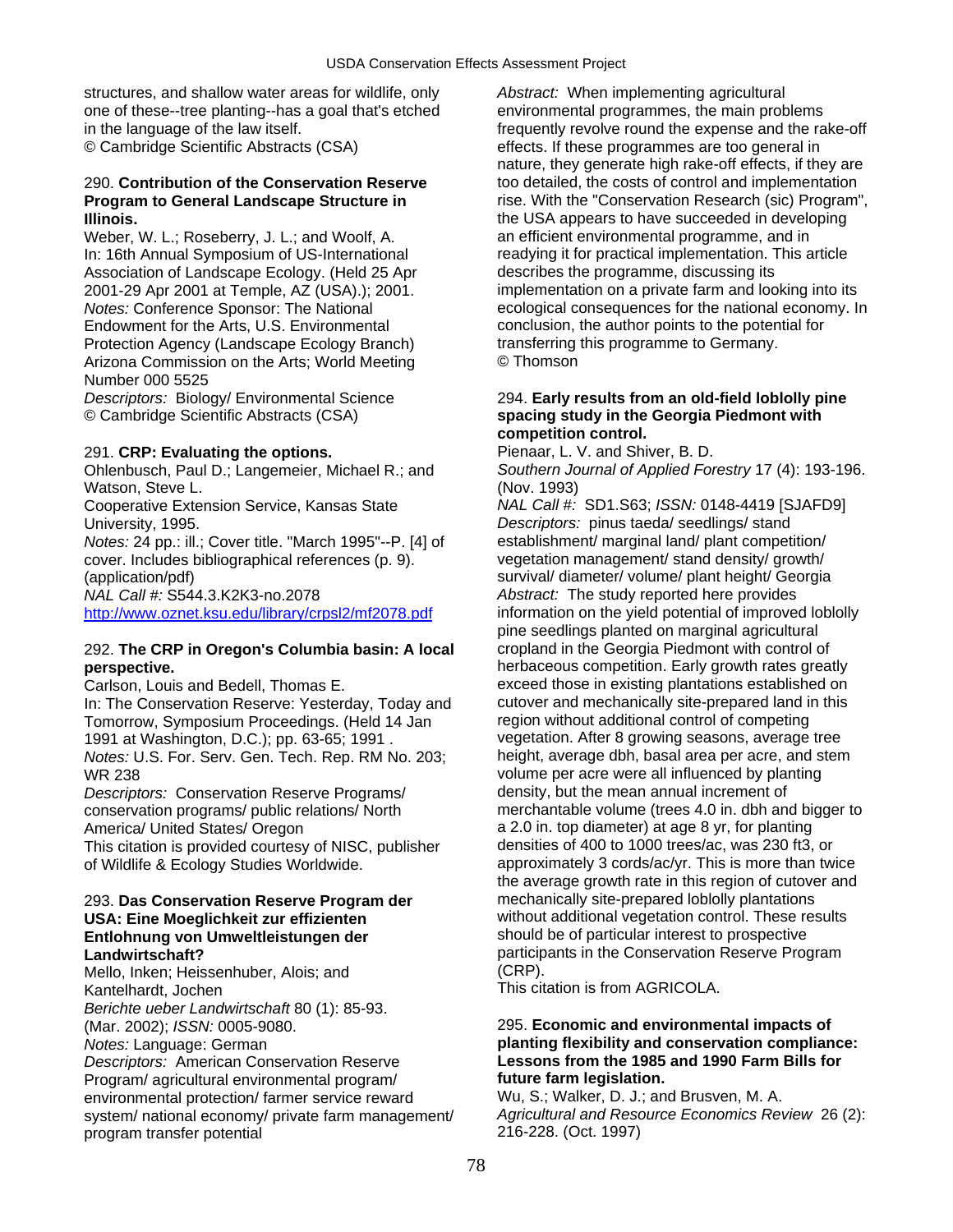*NAL Call #:* HD1773.A2N6; *ISSN:* 1068-2805 and correlation determine the extent to which *Descriptors:* watersheds/ agricultural policy/ suboptimal targeting achieves a significant portion of leaislation/ economic impact/ environmental impact/ available environmental benefits. legislation/ economic impact/ environmental impact/ available environmental benefits. federal programs/ program participants/ conservation/ planting/ farm income/ profitability/ deficiency payments/ erosion/ farmers' attitudes/ integer 298. **Effects of CRP on windbreak planting.**  programming/ Idaho/ food security act of 1985/ food, Bratton, J. and Hoefer, P. agriculture, conservation and trade act of 1990 *Proceedings of the Society of American Foresters*  This citation is from AGRICOLA. *National Convention*: 195-198. (1988)

### 296. **Economic assessment of a nationwide** *Notes:* "Economic and Social Development: A Role **forestry cost-share program: The case of the U.S.** for Forests and Forestry Professionals," **Forestry Incentives Program. Community Community Community Community Program.** October 18-21, 1987, Minneapolis, Minnesota.

*Resource Management and Optimization* 4 (2): programs/ conservation areas/ Conservation

*Descriptors:* federal programs/ economics/ forestry/ natural resources

*Abstract:* Major federal natural resources program, 299. **The effects of different production systems,**  Program internal rate of return ranged from 8.3 **size and communities: Implications for the**  percent to 10.9 percent, depending on costs included. Retention of forest practices established 8 years prior Flora, J. L. and Flora, C. B. was excellent. Evaluation challenges include In: General Technical Report RM. dispersion of programs benefits throughout rural U.S., Fort Collins, Colo.: Rocky Mountain Forest and<br>evaluating benefits accruing many years in future (75-<br>Range Experiment Station, 1988: pp. 75-83. evaluating benefits accruing many years in future (75-<br> 100 years), and multiple agency involvement in *Notes:* Report Series ISSN: 0277-5786; Proceedings

# 297. **The economics of a public fund for** *NAL Call #:* aSD11.A42

Babcock, B. A.; Lakshminarayan, P. G.; Wu, J. J.;

*American Journal of Agricultural Economics* 78 (4): plains states of USA/ community vitality / 961-971. (Nov. 1996) Conservation Reserve Program

*NAL Call #:* 280.8-J822; *ISSN:* 0002-9092 [AJAEBA] This citation is from AGRICOLA. *Descriptors:* amenity and recreation areas/ federal programs/ environmental protection/ land 300. **Effects of emergency haying on vegetative**  management/ land diversion/ productivity/ profitability/ **characteristics within selected Conservation**<br>
Gini coefficient/ wind erosion/ water erosion/ surface **Reserve Program fields in the northern Great** water/ water quality/ habitats/ budgets/ acreage/ **Plains.**<br>Conservation Reserve Program/ Lorenz curve/ **Plaine** Allen, A Conservation Reserve Program/ Lorenz curve/ Allen, A. W.; Cade, B. S.; and Vandever, M. W.<br>
environmental benefits / environmental quality *Journal of Soil and Water Conservation* 56 (2): *Abstract:* The problem of targeting CRP purchases to 120-125. (2001) buy environmental amenities under productivity and *NAL Call #:* 56.8-J822; *ISSN:* 0022-4561 [JSWCA3] coefficients and Lorenz curves are used to measure vegetation/ botanical composition/ grasses/ medicago the effectiveness of spending under alternative sativa/ legumes/ weeds/ nature conservation/ North targeting criteria. The environmental benefits **Dakota** Dakota/ South Dakota considered are water erosion, wind erosion, surface This citation is from AGRICOLA. water quality, and wildlife habitat. The three alternative targeting criteria examined include purchasing land according to (i) the benefit-to-cost ratio, (ii) the level of benefits, and (iii) the level of cost. Results indicate that the degree of variability

*NAL Call #:* SD143.S64; *ISSN:* 0899-370X. Ellefson, P. V. and Risbrudt, C. D. *Descriptors:* windbreaks/ plant establishment/ 167-177. (1987); *ISSN:* 0142-2391 Reserve Program<br>
Descriptors: federal programs/ economics/ forestry/ This citation is from AGRICOLA.

# technology mixes, and farming practices on farm

program administration.<br>
© Cambridge Scientific Abstracts (CSA) The Conservation Reserve Program in the Great Plains." held Sept Reserve Program in the Great Plains," held Sept 16-18, 1987, Denver, Colorado. Includes references. **environmental amenities: A study of CRP** *Descriptors:* rural communities/ farming/ economic **contracts.**<br> **impact/ farm size/ farming systems/ resource**<br> **Babcock, B. A.; Lakshminarayan, P. G.; Wu, J. J.; conservation/ soil conservation/ erosion control/** and Zilberman, D. programs/ northern plains states of USA/ southern

# **Reserve Program fields in the northern Great**

Journal of Soil and Water Conservation 56 (2):

Descriptors: land banks/ grasslands/ haymaking/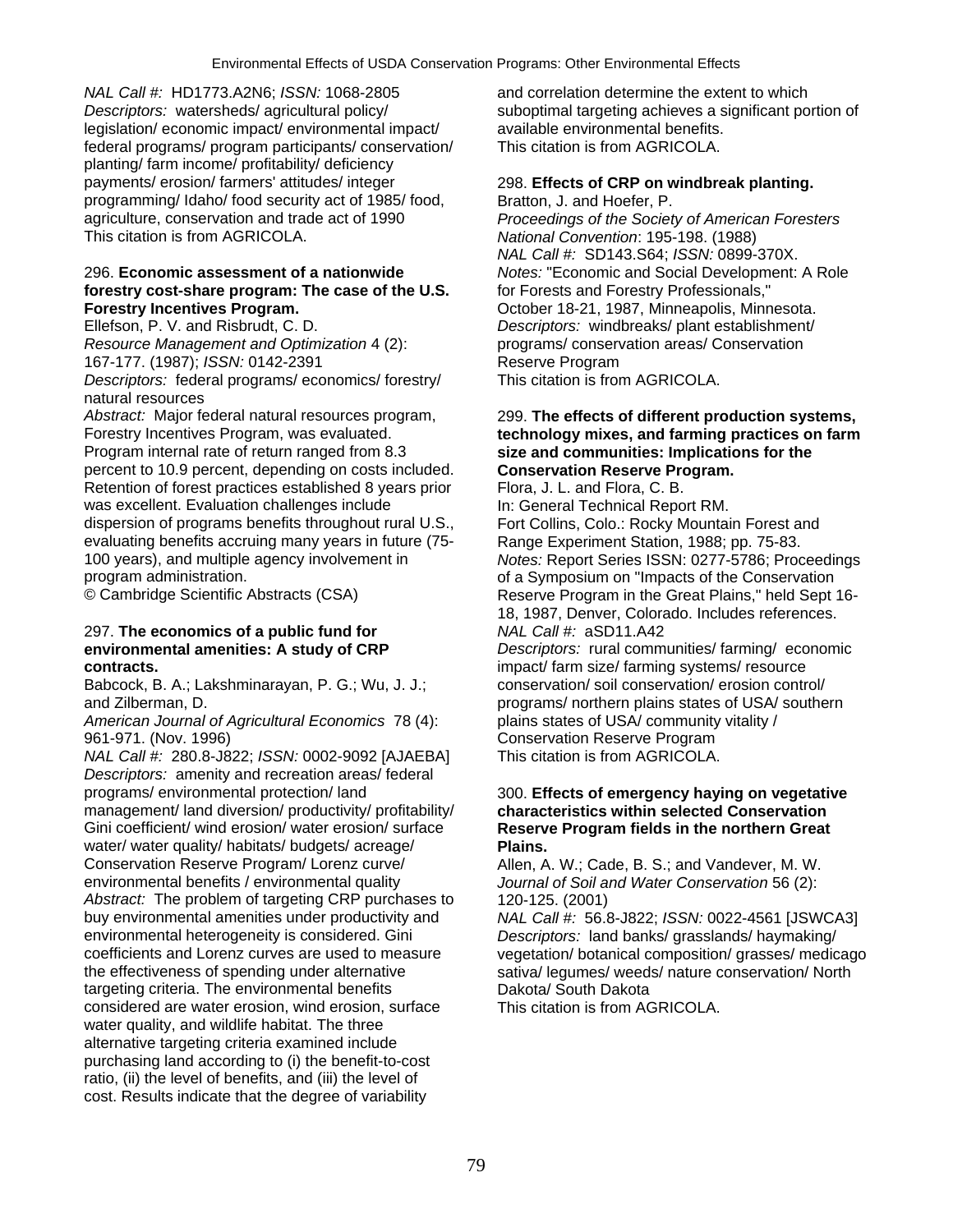# 301. **Effects of grazing and haying on arthropod** *NAL Call #:* aTD171.E58-1997 **diversity in North Dakota Conservation Reserve** *Descriptors:* United States---Federal---Agriculture

*Science* 80: 283-308. (2001); *ISSN:* 0096-378X -United States/ Risk assessment/ ORACBA/ *Descriptors:* Species diversity/ Agricultural practices/ methodology/ ecology Grazing/ Catching methods/ Formicidae/ Diplopoda/ This citation is from AGRICOLA. Hymenoptera/ Coleoptera/ Diptera/ Ants/ Populations & general ecology 303. **Establishing clovers on Conservation** 

Abstract: A study of arthropod populations in North **Reserve Program land.** Dakota CRP grasslands was conducted to determine Rasnake, M. and Lacefield, G.<br>the impact of grazing and haying management In: Proceedings of the America the impact of grazing and haying management In: Proceedings of the American Forage and practices on the arthropod fauna. Four sampling Grassland Council. (Held 8 Mar 1998-10 Mar methods were used to collect arthropods: flight Indianapolis, Indiana.): Vol. 7. intercept traps, pitfall traps, sweep net, and soil Georgetown, Tex.: American Forage and Grassland samples. The three study sites occurred in Bowman, Council; pp. 64-65; 1998. Ward, and Stutsman counties, North Dakota. Each *NAL Call #:* SB193.F59 site consisted of three pastures under a twice-over *Descriptors:* trifolium pratense/ rotation grazed system, one pasture grazed crop establishment/ Kentucky seasonlong, a hayed field, and an idle area which This citation is from AGRICOLA. served as a control. Shannon's Index showed there were no significant differences in diversity among 304. **Establishment of native and introduced**  pastures or county sites. Correspondence analysis **range plants in the Central Great Plains.**  (COA) showed Diplopoda (millipedes) and McGinnies, W. J. and Hassell, W. G. Formicidae (ants) were correlated to idle and hayed In: General Technical Report RM.<br>
In: General Technical Report RM.<br>
Fort Collins. Colo.: Rocky Mountain abundance. Stutsman County had the highest mean Range Experiment Station, 1988; pp. 35-41.<br>abundance of millipedes. Two beetle families. Notes: Report Series ISSN: 0277-5786: Proc abundance of millipedes. Two beetle families, *Notes:* Report Series ISSN: 0277-5786; Proceedings Elateridae (click beetles) and Curculionidae (weevils), of a Symposium on "Impacts of the Conservation<br>
showed a trend toward the idle area from COA, but Reserve Program in the Great Plains." held Sept showed a trend toward the idle area from COA, but Reserve Program in the Great Plains," held Sept 16-<br>neither group had a significantly higher mean 18, 1987. Denver. Colorado. Includes references. abundance in idle areas. Ward County had the *NAL Call #:* aSD11.A42<br>highest mean abundance of both click beetles and *Descriptors:* replanting/ weevils. Miridae (plant bugs) showed a strong trend preparation/ environmental factors/ Colorado/ to hayed fields where they had a significantly higher Kansas/ Nebraska/ Wyoming/ Conservation mean abundance. A significantly higher mean Reserve Program abundance of plant bugs was found in Bowman This citation is from AGRICOLA. County. Acrididae (grasshoppers) were found equally abundant in all pasture types in 1995, but fewer were 305. Establishment of shrubs and forbs in the found in idle areas in 1996. The lowest mean **Southern Plains region.** abundance of grasshoppers was collected in Ward Ueckert, D. N. County. Grasshopper densities did not reach In: General Technical Report RM.<br>
threatening levels in either year of this study. Based Fort Collins. Colo.: Rocky Mountai on the overall results grazing and haying appear to Range Experiment Station, 1988; pp. 47-51.<br>
be viable options for post-contract uses of CRP lands Motes: Report Series ISSN: 0277-5786: Proc with regard to management of arthropod populations. of a Symposium on "Impacts of the Conservation<br>© Cambridge Scientific Abstracts (CSA) Beserve Program in the Great Plains " held Sept

# 302. **Environmental quality incentives program as** *NAL Call #:* aSD11.A42 **part of the Federal Agriculture Improvement and** *Descriptors:* revegetation/ shrubs/ grasses/ **Reform Act (The 1996 Farm Bill): Environmental** replanting/ establishment/ southern plains **risk assessment final.**<br>
United States. Dept. of Agriculture. **States of USA**<br>
This citation is from AGRICOLA.

United States. Dept. of Agriculture. Washington, D.C.: U.S. Dept. of Agriculture; v, 151, A-W p.: ill., maps. (1997) *Notes:* Cover title. "February 11, 1997." Includes bibliographical references (p. A-C).

**Program grasslands.** Improvement and Reform Act of 1996/ Environmental Hoernemann, C. K.; Johnson, P. J.; and **protection---United States/ Environmental policy---**Higgins, K. F.<br>Proceedings of the South Dakota Academy of The Manu--United States/ Environmental quality/ Environmental<br>Iaw---United States/ Environmental risk assessment-*Proceedings of the South Dakota Academy of* law---United States/ Environmental risk assessment--

Grassland Council. (Held 8 Mar 1998-10 Mar 1998 at

Fort Collins, Colo.: Rocky Mountain Forest and 18, 1987, Denver, Colorado. Includes references. Descriptors: replanting/ grasses/ sowing/ seedbed

Fort Collins, Colo.: Rocky Mountain Forest and **Notes: Report Series ISSN: 0277-5786: Proceedings** Reserve Program in the Great Plains," held Sept 16-18, 1987, Denver, Colorado. Includes references.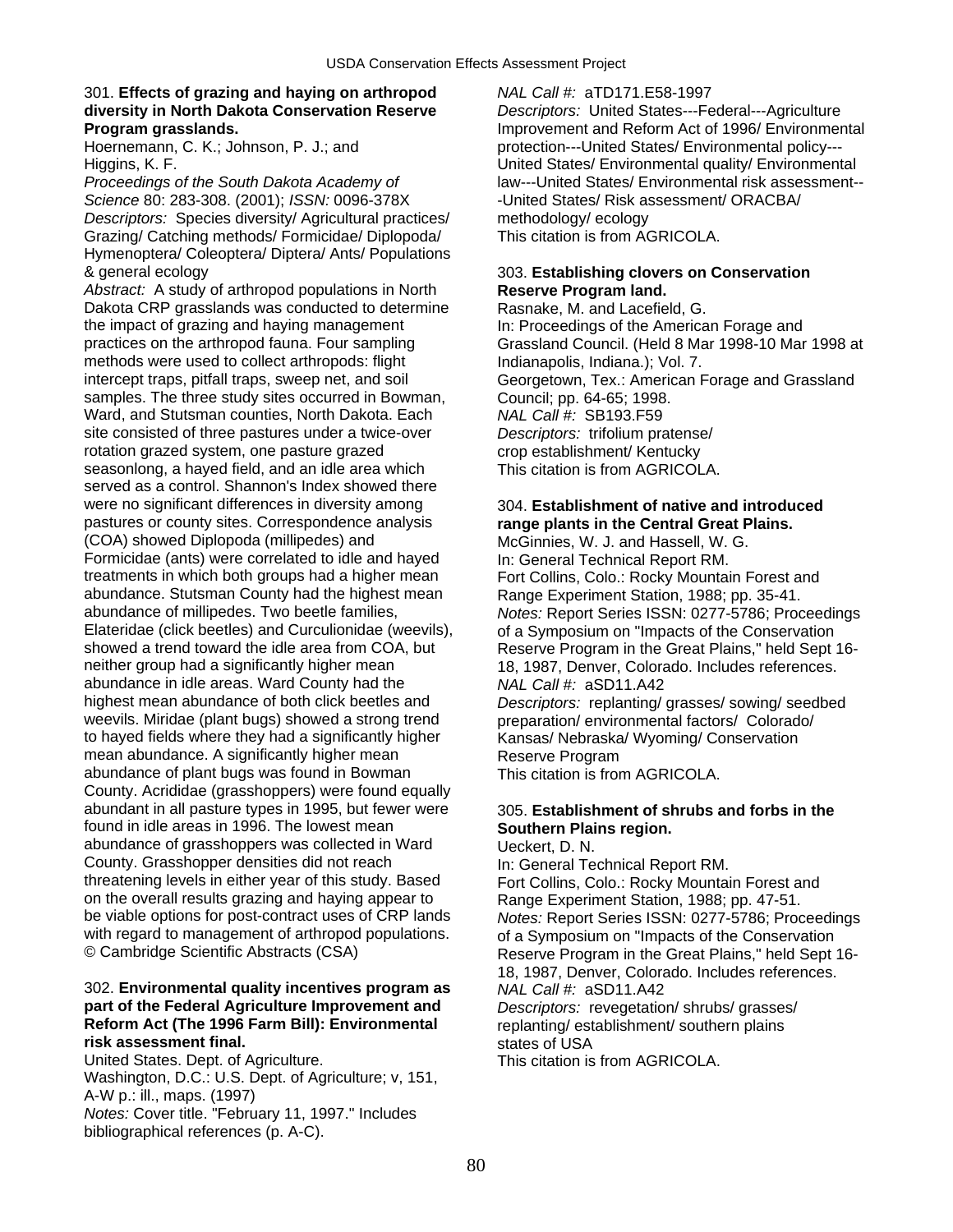# 306. **Evaluating Nonpoint Pollution Policy Using a** procedures for integrating remote sensing and **Tightly Coupled Spatial Decision Support System.** geographic information systems (GIS) techniques to

*NAL Call #:* HC79.E5E5; *ISSN:* 0364-152X program in Finney County, Kansas. Three seasonal *Descriptors:* Agriculture/ Pollution control/ Policies/ Landsat Thematic Mapper (TM) images were used to Soil erosion/ Sediment transport/ Land use/ derive the land-use/land cover (LULC) map. This Legislation/ Nonpoint pollution/ Decision support information was incorporated with spatial dimensions systems/ Water pollution control/ Government of soil surface horizon thickness, surface horizon regulations/ United States/ Illinois/ Cypress Creek/ texture, soil family, soil subgroup, and soil erodibility Nonpoint Pollution Sources/ Environmental Quality/ index (EI), all of which were extracted or calculated Erosion/ Land Management/ Prevention and control/ from the Natural Resources Conservation Service Environmental action/ Water quality control (NRCS) soil survey geographic (SSURGO) data Abstract: Policy makers often must rely on the base. With GIS techniques, calculation of EI was cumulative impact of independent actions taken by more efficient and the value was more accurate than local landowners to achieve environmental goals. The that calculated by hand. We found the average EI of connection between policy, regulation, and local the county to be 20, with the highest EI of 77 in the action, however, is often not well understood and, southwest portion of the study area. CRP land had thus, the impact of proposed policies may be difficult higher soil fertility and a lower EI than land currently to predict. In this study we evaluate the effectiveness used for farming; therefore, the CRP for this county of alternative policy scenarios for agricultural set did not necessarily include the lands most susceptible aside programs (e.g., the Conservation Reserve to erosion. We suggest continuing the CRP program Program administered by the United States in Finney County, because the soils are generally at Department of Agriculture) in reducing nonpoint serious risk of erosion. We also suggest modifying pollution. Two alternative policy scenarios are the eligibility rules of the program in order to target developed and analyzed; one based on the erodibility the most environmentally sensitive lands. index (detachment), the other sediment yield © Cambridge Scientific Abstracts (CSA) (transport). An estimate of the cumulative impact of associated land use change on nonpoint pollution is 308. **Evaluating the cost effectiveness of land**  made using the AGNPS distributed parameter **retirement programs.** watershed model. This work is completed within the Khanna, M.; Yang, W.; Farnsworth, R.; and Onal, H. Cypress Creek watershed in southern Illinois. An *Selected papers from the annual meeting of the*  efficacious regulatory strategy for achieving nonpoint *NAL Call #:* HD1405-.A44. water pollution goals depends, in part, on place- *Notes:* Supplemental online access through specific land use patterns. This conclusion provides a [http://agecon.lib.umn.edu.](http://agecon.lib.umn.edu/) Meeting held July 28-31, solid argument for place-based regulatory strategies. 2002, in Long Beach, California. Includes references © Cambridge Scientific Abstracts (CSA) *Descriptors:* land diversion/ land use/ cost benefit

# **remote sensing and GIS in Finney County,** *evaluation/ Illinois/ Lower Sangamon Watershed/***<br><b>Kansas.** Cass County. Illinois/ Conservation Reserve

Wu, J.; Nellis, M. D.; Ransom, M. D.; Price, K. P.; Enhancement Program and Egbert, S. L. This citation is from AGRICOLA.

*Journal of Soil and Water Conservation* 52 (5):

*Descriptors:* United States, Kansas, Finney County/ **Conservation Reserve Program.**  Remote Sensing/ Geographic Information Systems/ Mitchell, R. J.; Runion, G. B.; Kelley, W. D.; Evaluation/ Soil Properties/ Soil Erosion/ Land Use/ Gjerstad, D. H.; and Brewer, C. H. CRP/ NRCS/ Watershed protection *Journal of Soil and Water Conservation* 46 (4):

*Abstract:* The Conservation Reserve Program (CRP) 306-311. (July 1991-Aug. 1991) began in 1986 with the primary purpose of reducing *NAL Call #:* 56.8-J822; *ISSN:* 0022-4561 [JSWCA3] soil erosion. It also was intended to help the *Descriptors:* pinus taeda/ seedlings/ mortality/ development of sustainable agriculture and sulfometuron/ phytotoxicity/ fungal diseases/ insect<br>associated environmental harmony. However, its section posts/ plant parasitic nematodes/ carbofuran/ effectiveness has been questioned because of the herbicide residues/ land use/ agricultural land/ large costs and extensive staff required to conduct afforestation/ erosion control/ Georgia<br>the program. The objectives of our study were to test This citation is from AGRICOLA. the program. The objectives of our study were to test

Bennett, D. A. and Vitale, A. J. evaluate the present CRP in terms of its main goal,<br> *Environmental Management* 27 (6): 825-836. (2001) and to give recommendations for the future of the and to give recommendations for the future of the

American Agricultural Economics Association (2002)

2002, in Long Beach, California. Includes references. analysis/ cost effectiveness analysis/ watersheds/ 307. **Evaluating soil properties of CRP land using** environmental impact/ mathematical models/ program **Cass County, Illinois/ Conservation Reserve** 

# 352-358. (Sept. 1997-Oct. 1997) 309. **Factors associated with loblolly pine**   $M$  mortality on former agricultural sites in the

pests/ plant parasitic nematodes/ carbofuran/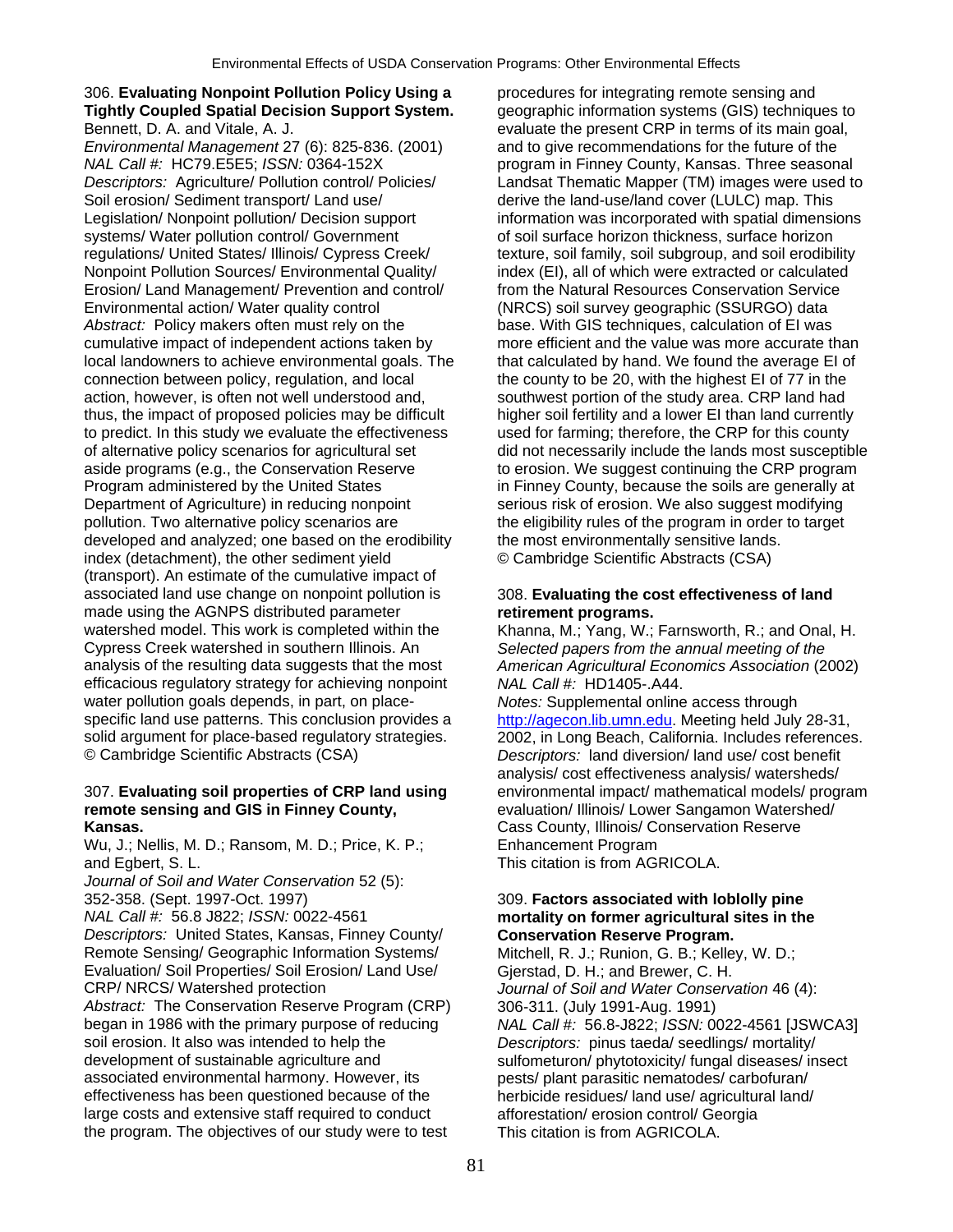Baker, B. presented in this paper. *Bioscience* 50 (5): 400. (May 2000) *NAL Call #:* 500-Am322A; *ISSN:* 0006-3568 313. **Forestation and the CRP.**  [BISNAS]<br>Descriptors: federal programs/land management/ Mixon, J. and Thompson, L.<br>Descriptors: federal programs/land management/ Journal of Soil and Water Co prairies/ environmental policy/ United States/ (Sept. 1989-Oct. 1989)

## 311. **A farm program with incentives to do good.**

In: Yearbook of Agriculture; Washington, D.C.: U.S. **AAES study examines prospective uses of CRP**  Department of Agriculture, 1987. **grasslands in the Black Belt.**  pp. 267-271. ill., maps. Community Communication Coodman, B.; Miller, M.; Gimenez, D.; Milam, B.; Mortes: ISSN: 0886-7690 *Notes:* ISSN: 0886-7690 **Flynn, K.; and Best, T.**<br> *NAL Call #:* 1-AG84Y **Fluit Account Account Account Account Account Account Account Account Account Account Account** *Descriptors:* conservation/ farmers/ farms/ erosion/ *Agricultural Experiment Station)* 42 (4): 19-20. crops/ wetlands/ United States/ Conservation (Winter 1995) Reserve Program *NAL Call #:* 100-Al1H; *ISSN:* 0018-1668 [HARAAS] This citation is from AGRICOLA. *Descriptors:* grasslands/ conservation areas/ erosion

# **Assistance Programs: Structure,**  surveys/ demography/ Alabama/ Conservation **Accomplishments, and Future Outlook. Reserve Program** Haines, T. This citation is from AGRICOLA.

New Orleans, LA: Southern Forest Experiment Station; FSRPSO295; PB96152251XSP, 1995. 21 p. 315. **Future of the Conservation Reserve**<br>*Notes:* Forest Service research paper SO295 **Program: Joint hearing before the Subco** *Notes:* Forest Service research paper SO295 **Program: Joint hearing before the Subcommittee** 

*Descriptors:* Structural timber/ State government/ **of the Committee on Agriculture, House of**  National government/ Conservation/ Planting/ **Representatives, and the Subcommittee on**  Harvesting/ Productivity/ Revenue/ Financing/ **Agricultural Research, Conservation, Forestry, Forestry,** *Forestry***,** *Research***, Conservation, Forestry,** *Research***, Conservation, Forestry,** *Research***, Conservation,** *Fores* Forestry management/ Forestry/ Cost sharing/ **and General Legislation of the Committee on**<br>Government policies/ NIPF/ Nonindustrial private **Agriculture, Nutrition, and Forestry, U.S. Sen** Government policies/ NIPF/ Nonindustrial private **Agriculture, Nutrition, and Forestry, U.S. Senate, Constantent Constant Agriculture, Nutrition, and Forestry, U.S. Senate,** *Second session***.** and earth sciences/ Forestry/ Natural resource **September 1, 1994, Aberdeen, SD.**  management/ Problem solving information for state United States. Congress. House. Committee on<br>and local governments/ Environment/ Urban and Agriculture. Subcommittee on Environment. Cree regional technology and development/ Environmental and Rural Development. United States. Congress.<br>Senate. Committee on Agriculture Nutrition and<br>Senate. Committee on Agriculture Nutrition and

Abstract: Cost-share assistance programs have Forestry. Subcommittee on Agricultural Research<br>
been an effective policy mechanism for increasing Conservation Forestry and General Legislation. been an effective policy mechanism for increasing Conservation Forestry and General Legislation.<br>
productivity on nonindustrial private forest (NIPF) Washington: U.S. G.P.O.: vi. 192 p.: ill., maps. ( productivity on nonindustrial private forest (NIPF) Washington: U.S. G.P.O.; vi, 192 p.: ill., maps. (1995)<br>
lands. In light of reduced harvests from Federal Wores: Distributed to some depository libraries in lands. In light of reduced harvests from Federal *Notes:* Distributed to some depository libraries in lands, timber productivity on these lands has become microfiche. Shipping list no.: 95-0090-P. "Serial no.<br>
increasingly important to ensure sufficient timber 103-92." Includes bibliographical references (p. 117 supplies in the future. Productivity of other forest SUDOCS: Y 4.AG 8/1:103-92.<br>
resources has also been enhanced through these MAL Call #: KF27-.A3338-199. programs. Four Federal programs, the Forestry *Descriptors:* Conservation Reserve Program U.S/ Incentives Program, the Agricultural Conservation Soil conservation---Economic aspects---United Program, the Stewardship Incentives program, and States/ Agricultural subsidies---United States/ the Conservation Reserve Program, provided cost-<br>
share assistance for tree planting on 467,000 acres in This citation is from AGRICOLA. share assistance for tree planting on 467,000 acres in 1993. During the course of this study, the provisions of the individual State programs, funding levels, accomplishments, and outlook for continuation or expansion, were examined. Federal programs were

310. **Farm bill environmental program may** reviewed as well, with respect to their interaction with **threaten native prairie habitat.** State-level programs. The results of the study are

*Journal of Soil and Water Conservation* 44 (5): 437. Conservation Reserve Program *NAL Call #:* 56.8-J822; *ISSN:* 0022-4561 [JSWCA3] Descriptors: afforestation/ soil conservation This citation is from AGRICOLA.

# Reichelderfer, K. 314. **The future of Alabama's CRP grasslands:**

**Highlights of Agricultural Research (Alabama** 

control/ program participants/ production possibilities/ 312. **Federal and State Forestry Cost-Share** hunting/ multiple land use/ landowners/ regional

[http://216.48.37.129/pubs/rp/rp\\_so295.pdf](http://216.48.37.129/pubs/rp/rp_so295.pdf) **on Environment, Credit, and Rural Development One Hundred Third Congress, second session,** 

Agriculture. Subcommittee on Environment, Credit management and planning<br>
Abstract: Cost-share assistance programs have Torestry. Subcommittee on Agricultural Researc 103-92." Includes bibliographical references (p. 117).

resources has also been enhanced through these *NAL Call #:* KF27-.A3338-1995; *ISBN:* 0160468345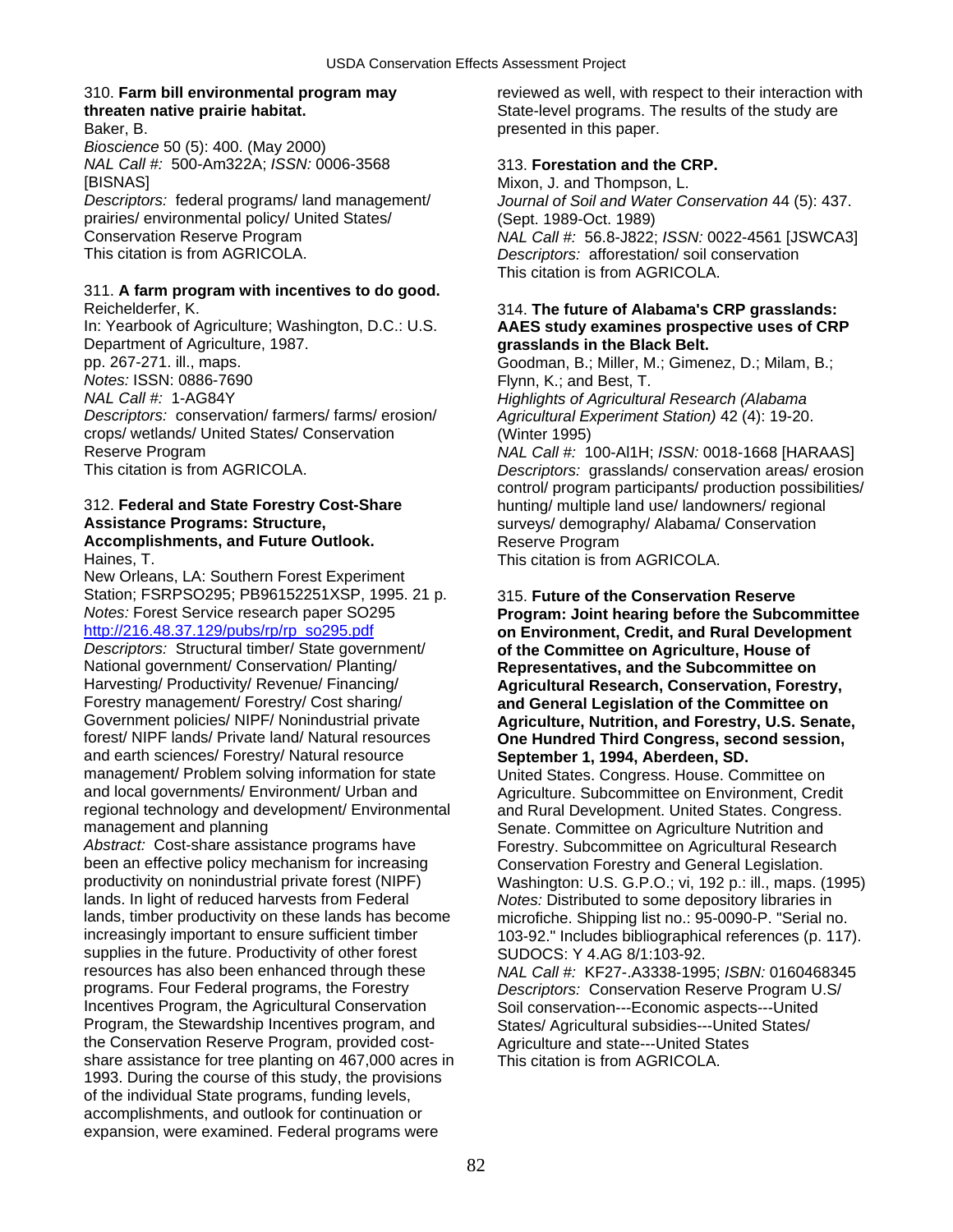### 316. **Future use of Conservation Reserve Program** 320. **Growth responses of warm-season acres: A national survey of farm owners and tallgrasses to dormant-season management. operators. operators. Schacht, W. H.; Smart, A. J.; Anderson, B. E.;** Anderson, B. E.;

Osborn, C. Tim.; Schnepf, Max; Keim, Russ.; and Moser, L. E.; and Rasby, R. Soil and Water Conservation Society (U.S.). *Journal of Range Management* 51 (4): 442-446. Ankeny, Iowa: Soil and Water Conservation Society; (July 1998) 47 p.: ill. (1994) *NAL Call #:* 60.18-J82; *ISSN:* 0022-409X [JRMGAQ]

*NAL Call #:* S624.A1O87--1994 schizachyrium scoparium/ tillering/ harvesting date/ *Descriptors:* Conservation Reserve Program---United prescribed burning/ mowing/ grazing intensity/

Land use---Rural---United States/ Agricultural growth stages/ Nebraska

# 317. **GIS-based spatial indices for identification of** management on subsequent-year growth rates and

Winrock International Institute for Agricultural

Morrilton, AR: Winrock International, 1988. 8 p. (Andropogon gerardii Vitman) and little bluester<br>Notes: Original Title: "Grazing Lands and the [Schizachyrium scoparium (Michx.) Nashl. The Conservation Reserve Program: executive summary:<br>third forum. Harpers Ferry, WV,

Reserve Program/ Grazing districts---United States/

Cooperative Extension Service.<br>
Fort Collins, Colo.: Colorado State University<br>
Fort Collins, Colo.: Colorado State University<br>
the 1995 growing season. Because the manipulation Fort Collins, Colo.: Colorado State University Cooperative Extension; XCM-194, 1996. The streatments generally did not increase tiller growth *Notes:* "January 1996." Includes bibliographical references (p. 29). This citation is from AGRICOLA. *NAL Call #:* HD241.G75--1996 *Descriptors:* Conservation Reserve Program---United States/ Grazing---Colorado/ Grasses--- Colorado---Growth

This citation is from AGRICOLA.

*Notes:* Includes bibliographical references (p. 29). *Descriptors:* panicum virgatum/ andropogon gerardii/ States/ Agricultural conservation---United States/ stocking rate/ grassland improvement/ plant height/

contracts---United States *Abstract:* A study on Conservation Reserve Program This citation is from AGRICOLA. (CRP) land was established in southeastern Nebraska to determine the effect of dormant-season **potential phosphorous export at watershed scale.** yields of tallgrasses. The purpose of the management Giasson, E.; Bryant, R. B.; and DeGloria, S. D. practices was removal of standing dead material and *Journal of Soil and Water Conservation* 57 (6): litter that negatively impact plant growth and grazing 373-381. (2002) efficiency. Treatments consisted of a control with no *NAL Call #:* 56.8 J822; *ISSN:* 0022-4561 residue manipulation and 5 residue manipulation This citation is provided courtesy of CAB practices including (1) October shredding and leaving<br>
International/CABI Publishing.<br>
practices including (1) October shredding and leaving<br>
practices including (1) October shredd residue; (2) October haying; (3) October intensive grazing; (4) March intensive grazing; and (5) spring 318. **Grazing Lands and the Conservation** prescribed burning. The study was conducted in **Reserve Program.**<br>
Winrock International Institute for Agricultural **1994/95** and 1995/96 on a switchgrass (Panicum<br>
virgatum L.) monoculture and mixed stand of warm-Development.<br>Morrilton, AR: Winrock International, 1988, 8 p. (Andropogon gerardii Vitman) and little bluestem *Notes:* Original Title: "Grazing Lands and the **[Schizachyrium scoparium (Michx.) Nash**]. The Conservation Reserve Program: executive summary: manipulation treatments effectively removed standing third forum, Harpers Ferry, WV, dead material without reducing yields in the growing<br>October 11-13, 1988."<br>Geason following application. Marked switchgrass season following application. Marked switchgrass *NAL Call #:* HD241.G73 tillers on the control plots increased (P < 0.1) in<br>Descriptors: Grazing Lands and the Conservation height at a more rapid rate than switchgrass on other *Descriptors:* Grazing Lands and the Conservation height at a more rapid rate than switchgrass on other Reserve Program/ Grazing districts---United States/ treatments until late summer in both years. Rate of Agricultural conservation---United States morphological development was similar (P > 0.1) for This citation is from AGRICOLA. all treatments in 1995 and 1996. Rate of height increase and morphological development in big and 319. **Grazing warm-season grasses on post-** little bluestem on the mixed grass site generally was **contract CRP land in Colorado. comparable or slower on the manipulation treatments** Hart, Charles R. and Colorado State University. **than the control in both years; however, big and little** 47 p. Bulletin.<br>
Motes: "January 1996." Includes bibliographical dates would be similar to those of untreated areas.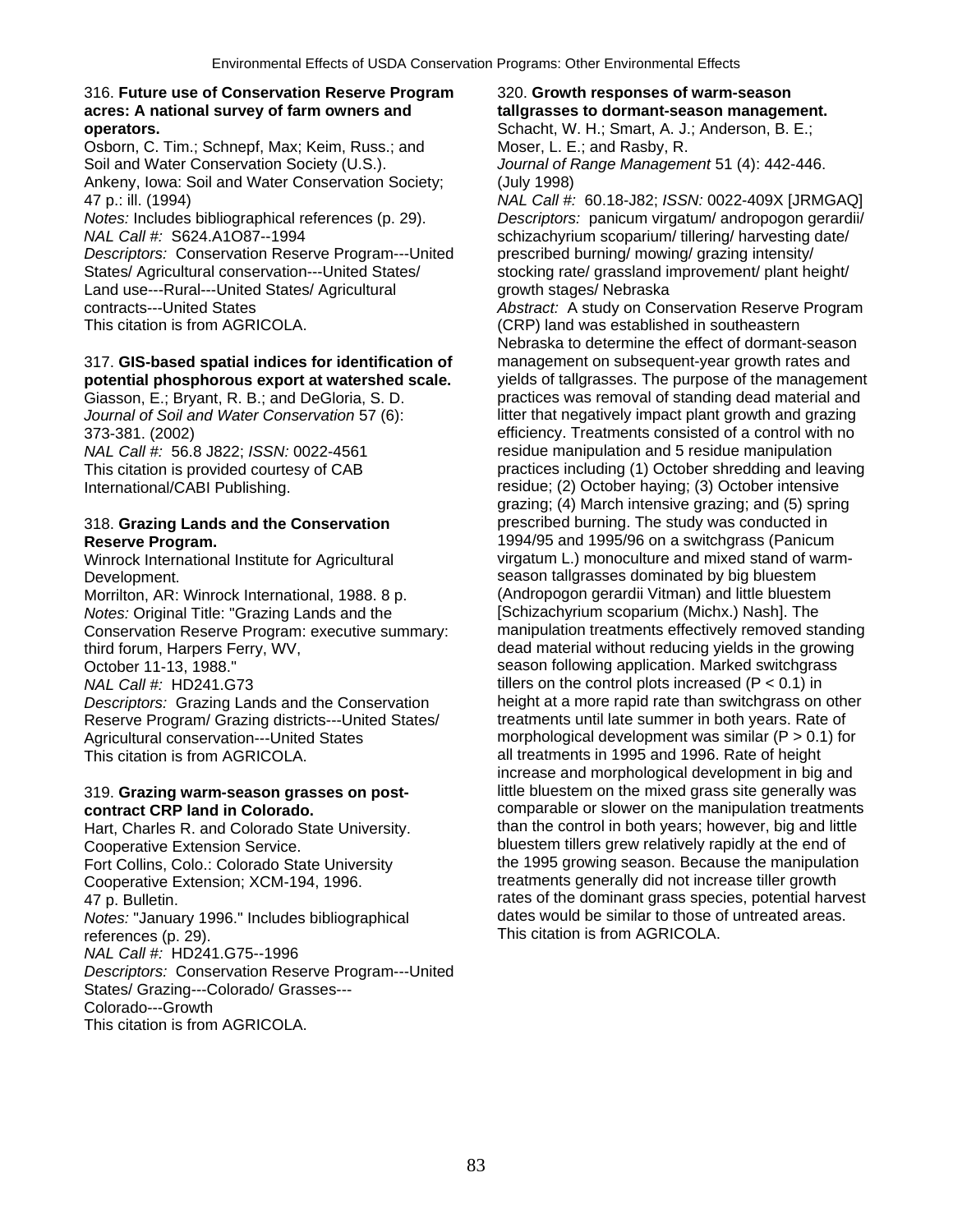### 321. **Hand planting versus machine planting of** *NAL Call #:* aSD11.A42 **bottomland red oaks on former agricultural fields** *Descriptors:* resource conservation/ soil **in Louisiana's Mississippi Alluvial Plain: Sixth-** conservation/ land diversion/ history/ northern plains **year results.** states of USA/ southern plains states of USA/ food

and McCoy JW This citation is from AGRICOLA.

In: General Technical Report, Southern Research Station, SRS 48/ Outcalt KW; Outcalt PA; and Tucker 325. **History of grassland plowing and grass**  RB, 2002. pp. 352-357. **planting on the Great Plains.** 

*Notes:* Conference: Proceedings of the Eleventh Laycock, W. A. Biennial Southern Silvicultural Research Conference, In: General Technical Report RM. Knoxville, Tennessee, 20-22 March 2001. Fort Collins, Colo.: Rocky Mountain Forest and<br>This citation is provided courtesy of CAB Range Experiment Station. 1988: pp. 3-8. This citation is provided courtesy of CAB Range Experiment Station, 1988; pp. 3-8.<br>
Range Experiment Station, 1988; pp. 3-8.<br>
Notes: Report Series ISSN: 0277-5786; P

# **feasibility using Conservation Reserve Program** 18, 1987, Denver, Colorado. Includes references. **acreage.** *NAL Call #:* aSD11.A42

*Proceedings of the Annual Conference - American* plains states of USA/ southern plains states of USA *Solar Energy Society*: 326-331. (1994) This citation is from AGRICOLA.

*NAL Call #:* TJ810.A54; *ISSN:* 1062-4910.

*Descriptors:* fuel crops/ tripsacum dactyloides/ **to thin.**<br>andropogon gerardii/ sorghastrum nutans/ bioenergy/ Londo A andropogon gerardii/ sorghastrum nutans/ bioenergy/ Londo AJ; Traugott TA; Dicke SG; and Roberts SD<br>
energy cost of production/ crop production/ nitrogen ln: General Technical Report. Southern Research fertilizers/ transport/ pyrolysis/ feasibility/ economic Station, SRS 48/ Outcalt KW; Outcalt PA; and Tucker<br>
RR USDA Forest Service 2002 pp. 159-162 analysis/ federal programs/ United States/ **RB USDA Forest Service, 2002. pp. 159-162.**<br>Conservation Reserve Program **Reserve States** *Rotes: Conference: Proceedings of the Eleven* Conservation Reserve Program *Notes:* Conference: Proceedings of the Eleventh

# 323. **Historical development of native vegetation** This citation is provided courtesy of CAB

Stubbendieck, J.<br>In: General Technical Report RM. Fort Collins, Colo.: Rocky Mountain Forest and **Reserve Program land.** Range Experiment Station, 1988; pp. 21-28. Hirsch, S. A. and Leitch, J. A. *Notes:* Report Series ISSN: 0277-5786; Proceedings *Journal of Range Management* 51 (6): 614-620. of a Symposium on "Impacts of the Conservation (Nov. 1998) 18, 1987, Denver, Colorado. Includes references. *Descriptors:* euphorbia esula/ conservation areas/

*Descriptors:* vegetation types/ botanical composition/ grazing/ carrying capacity/ wildlife/ North Dakota environmental factors/ history/ northern plains states *Abstract:* Leafy spurge (Euphorbia esula L.), a

## 324. **History of cropland set aside programs in the** monoculture will reduce expected CRP benefits and **Great Plains.** impact returns to some post-CRP land uses. The

In: General Technical Report RM.  $\qquad \qquad \qquad$  about \$351,000 on post-CRP land maintained in Range Experiment Station, 1988; pp. 14-17. land, and negligible (assumed \$0) on post-CRP<br>Notes: Report Series ISSN: 0277-5786; Proceedings cropland, for a total of \$1.469 million. Total annu of a Symposium on "Impacts of the Conservation Reserve Program in the Great Plains," held Sept 16- 18, 1987, Denver, Colorado.

Michalek AJ; Lockhart BR; Dean TJ; Keeland BD; security act of 1985/ Conservation Reserve Program

*Notes:* Report Series ISSN: 0277-5786; Proceedings of a Symposium on "Impacts of the Conservation 322. **Herbaceous energy crop production** Reserve Program in the Great Plains," held Sept 16- Descriptors: grasslands/ land use/ plowing/ Ohlenbusch, P. D. revegetation/ resource conservation/ history/ northern

# *Notes:* Meeting held June 25-30, 1994, San Jose, 326. **How to determine when your Conservation**<br>California, Includes references. **Beserve Program (CRP)** pine plantation is ready **Reserve Program (CRP) pine plantation is ready**

In: General Technical Report, Southern Research Biennial Southern Silvicultural Research Conference, Knoxville, Tennessee, 20-22 March 2001. **on the Great Plains.** International/CABI Publishing.

# **327. Impact of leafy spurge on post-Conservation**

Reserve Program in the Great Plains," held Sept 16- *NAL Call #:* 60.18-J82; *ISSN:* 0022-409X [JRMGAQ] weed control/ species diversity/ economic impact/ of USA/ southern plains states of USA noxious weed infests some of the 1.2 million hectares<br>This citation is from AGRICOLA. **This citation is some of Conservation Reserve Program (CRP)** land in of Conservation Reserve Program (CRP) land in North Dakota. Once established a leafy spurge Bedenbaugh, E. J. Study estimated statewide direct economic impacts of Fort Collins, Colo.: Rocky Mountain Forest and vegetative cover, \$1.118 million on post-CRP grazing cropland, for a total of \$1.469 million. Total annual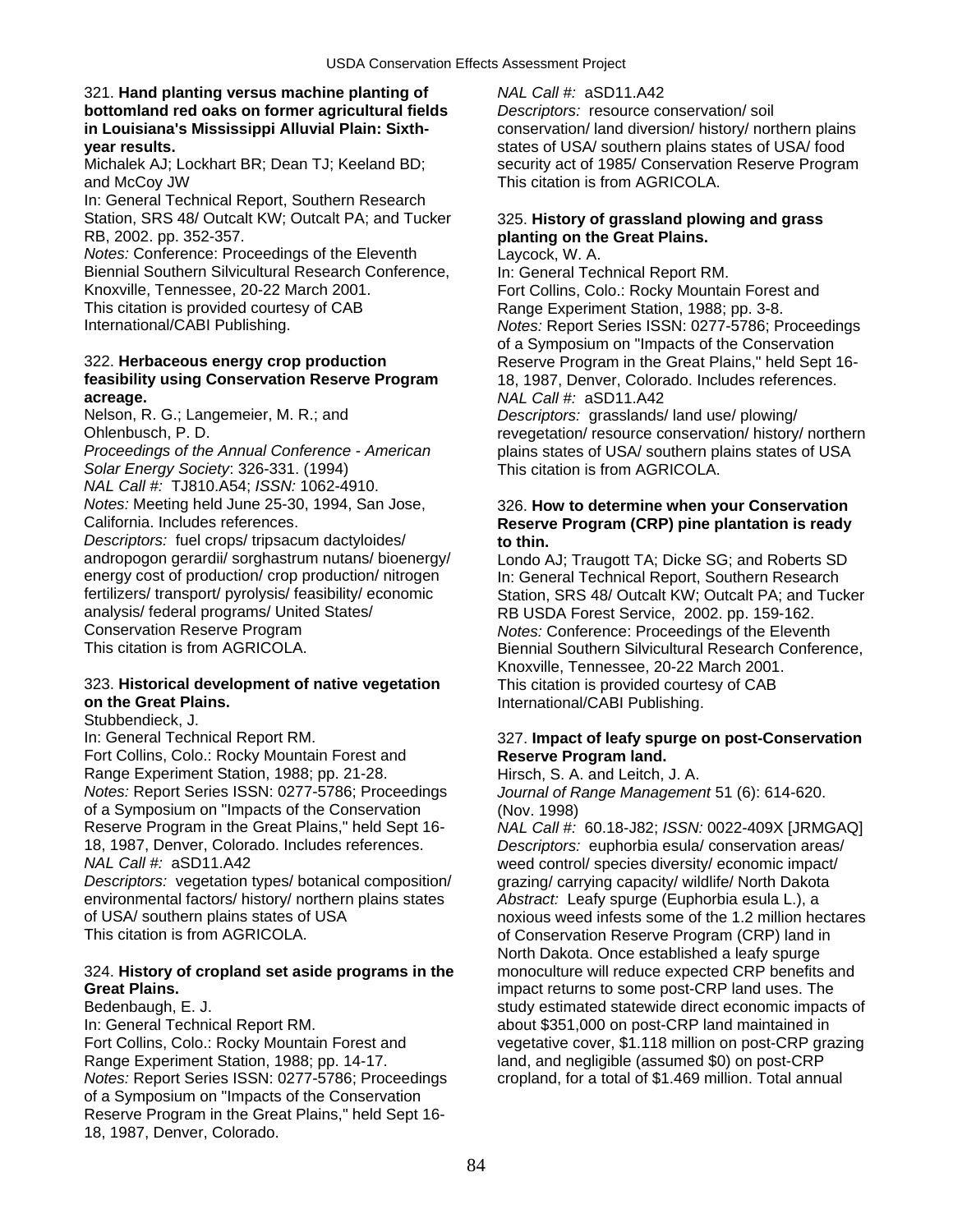direct and secondary economic impacts to North selected based on the proportion of cropland to Dakota's economy were estimated to be \$4.665 grassland, hayland, and Conservation Reserve<br>million, which would support about 57 jobs. Program land surrounding wetland basins at 50

# 328. **Impact of post-CRP alternatives on cotton** types: permanent, semi-permanent, seasonal,

*Proceedings - Beltwide Cotton Conferences* (June) and third (July) sampling periods than for the 1: 500-502. (1994) first period (May), and indicators were greater in the *NAL Call #:* SB249.N6; *ISSN:* 1059-2644. Drift Plain and Red River Valley ecoregions than in *Notes:* Meeting held January 5-8, San Diego, the Missouri Coteau ecoregion. Our analyses California. Includes references. indicated several significant associations between *Descriptors:* cotton/ gossypium/ economic analysis/ insect indicators and land-use types; however, r conservation/ Texas/ Conservation Reserve Program This citation is from AGRICOLA. This citation is from AGRICOLA. This citation is from AGRICOLA.

In: General Technical Report RM. indicators were found in common for all three Range Experiment Station, 1988; pp. 115-127.<br>
Notes: Report Series ISSN: 0277-5786: Proceedings ecoregions combined). A small number of the *Notes:* Report Series ISSN: 0277-5786; Proceedings Reserve Program in the Great Plains," held Sept 16-*NAL Call #:* aSD11.A42 observed several positive relationships between our conservation/ erosion control/ land use/ programs/ and in the Red River Valley ecoregion for both years<br>USDA/ landscape/ northern plains states of USA/ and spatial scales (i.e., the abundance of Caenidae,

Reserve Program<br>This citation is from AGRICOLA.

Anderson, D. J. and Vondracek, B.

*NAL Call #:* QH75.A1W47; *ISSN:* 0277-5212 Masters, R. E.; and Gregory, M. S. *Descriptors:* Prairies / Agricultural practices/ Indicator *Landscape Ecology* 16 (8): 677-690. (2001) species/ Light traps/ Species diversity/ Species **NAL Call #: QH541.15.L35L36;** *ISSN:* 09<br>
richness/ United States. North Dakota/ Land Use/ This citation is provided courtesy of CAB richness/ United States, North Dakota/ Land Use/ This citation is provided courte<br>Invertebrates/ Insects/ Wetlands/ Agriculture/ The International/CABI Publishing. Invertebrates/ Insects/ Wetlands/ Agriculture/ Ecological Effects/ Insecta/ Populations & general ecology/ Effects on water of human 332. **Local socioeconomic impacts of the**  nonwater activities **Conservation Reserve Program.** 

Abstract: We sampled populations of insects in the Hodur NM; Leistritz FL; and Bangsund DA prairie pothole region of North Dakota, USA, to Fargo, N.D.: Department of Agribusiness and Applied<br>determine whether relationships existed between<br>Economics, North Dakota State University: determine whether relationships existed between community- or taxon-level indicators and 11 land-use Agribusiness and Applied Economics Report (AAER) types. Our goal was to determine if agricultural  $476$ , 2002. 16 p.<br>
impacts were reflected in measurable differences for This citation is provided courtesy of CAB impacts were reflected in measurable differences for This citation is provided courte<br>insect indicators: abundance, taxa richness, and Thernational/CABI Publishing. insect indicators: abundance, taxa richness, and diversity. Insects were sampled with light traps at 126 wetland basins in three ecoregions. Sampling was conducted three times each year during the spring and early summer of 1995 and 1996. Sites were

million, which would support about 57 jobs.<br>
This citation is from AGRICOLA.<br>
400 m radii. Other land-use types included in our 400 m radii. Other land-use types included in our analyses were woodland, roadways, and five wetland **production in the Texas High Plains. temporary, and riverine. In both years, taxa richness,** Johnson, P.; Segarra, E.; and Ervin, R. T. **abundance**, and diversity were greater for the second crop production/ land policy/ erosion/ soil super(2) values were generally low. Much more of the<br>conservation/ Texas/ Conservation Reserve Program variance in insect measures was explained by Several associations were significant within individual 329. **Implications of changes in the regional** ecoregions (i.e., abundance of aquatic insects, **ecology of the Great Plains.** Caenidae, Scarabaeidae, and Lepidoptera and Joyce, L. A. and Skold, M. D. number of Ephemeroptera families). However, no Fort Collins, Colo.: Rocky Mountain Forest and ecoregions. Several significant associations with land<br>Range Experiment Station, 1988: pp. 115-127.<br>use were identified across all sites (i.e., all of a Symposium on "Impacts of the Conservation significant relationships found across all sites were<br>Reserve Program in the Great Plains." held Sept 16- related to agricultural land use, and several indicated 18, 1987, Denver, Colorado. Includes references. a negative relationship with grasslands. However, we *Descriptors:* resource conservation/ soil insect indicators and riverine wetlands across sites<br>
conservation/ erosion control/ land use/ programs/ and in the Red River Valley ecoregion for both years USDA/ landscape/ northern plains states of USA/ and spatial scales (i.e., the abundance of Caenidae<br>
southern plains states of USA/ Conservation<br>
Scarabaeidae, Ceratopogonidae, Hydropsychidae, southern plains states of USA/ Conservation Scarabaeidae, Ceratopogonic Reserve Program<br>Reserve Program

© Cambridge Scientific Abstracts (CSA)

# 330. **Insects as indicators of land use in three** 331. **Landscape cover type and pattern dynamics ecoregions in the prairie pothole region. in fragmented southern Great Plains grasslands,**<br>Anderson, D. J. and Vondracek, B. **J. J. B. B. J. B. J. B. B. J. B. A.** USA.

*Wetlands* 19 (3): 648-664. (1999) Coppedge, B. R.; Engle, D. M.; Fuhlendorf, S. D.;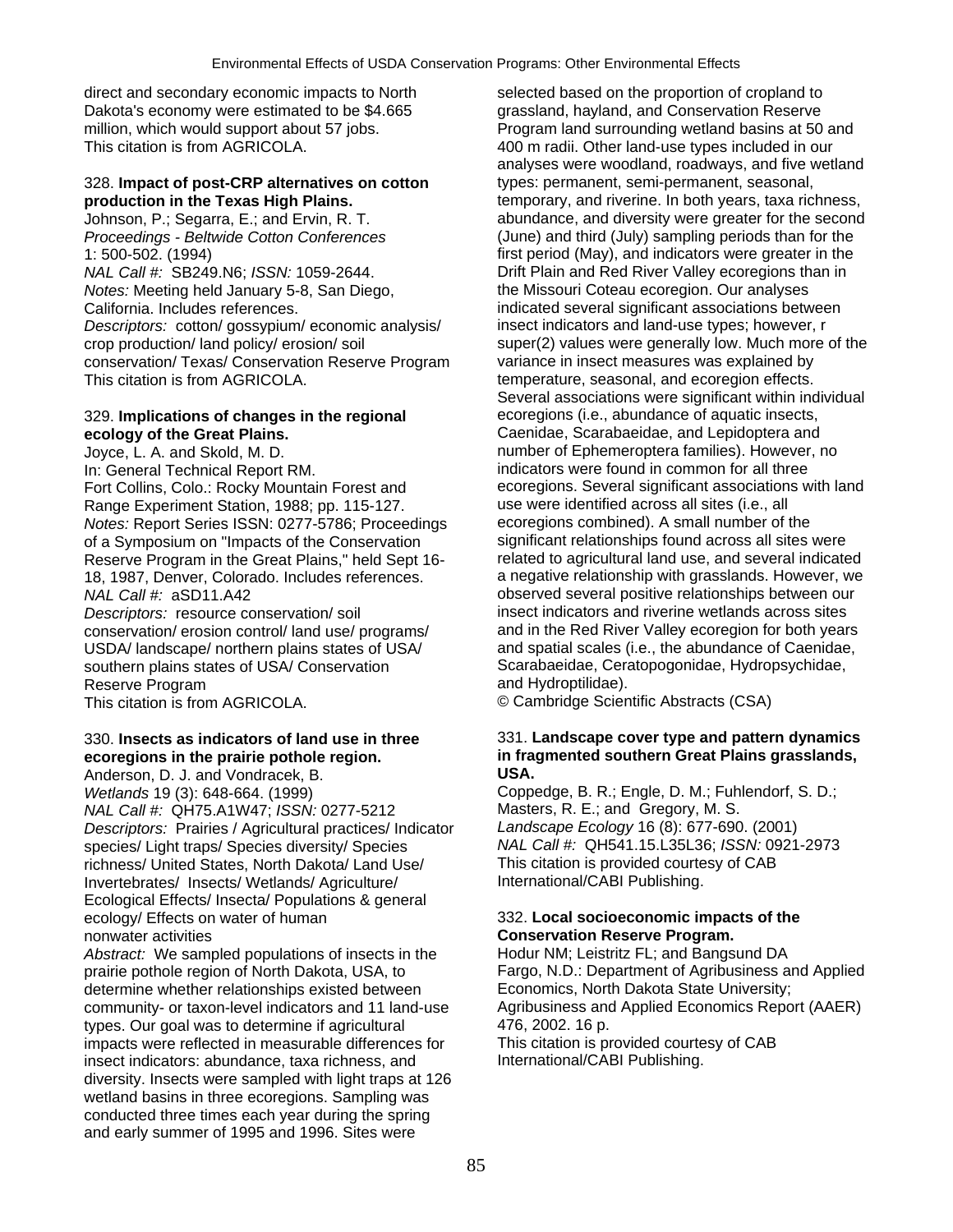### 333. **Long-term harmful effects of crested** 336. **Minnesota wood energy scale-up project wheatgrass on Great Plains grassland 1994 establishment cost data. ecosystems. Downing, M.; Pierce, R.; and Kroll, T. Downing, M.; Pierce, R.; and Kroll, T.**

*Journal of Soil and Water Conservation* 51 (5): ORNL TM12914, 1996. 58 p.

*NAL Call #:* 56.8 J822; *ISSN:* 0022-4561 of Energy, Washington, DC.; Contract: *Descriptors:* ecological effects/ species diversity/ AC0596OR22464 vegetation/ soil erosion/ erosion control/ United *Descriptors:* Economic Analysis/ Energy Source States, Great Plains/ exotic species/ crested Development/ Socio Economic Factors/ Biomass wheatgrass/ Watershed protection **Plantations/ Minnesota/ Poplars/ Wood Fuels/** Poplars/ Wood Fuels/ Abstract: Many Eurasian grasses have been Business and economics/ Energy reserves/ Energy intentionally introduced throughout temperate North policies, regulations and studies/ Fuels America, primarily for hay and pasture. The most *Abstract:* The Minnesota Wood Energy Scale-up commonly planted exotic grass in western North **Project began in late 1993** with the first trees plan A. desertorum). There are between 15 and 26 million track and monitor economic costs of planting, acres of crested wheatgrass on this continent. The maintaining and monitoring larger scale commercial conversion of native prairie to crested wheatgrass plantings. For 15 years, smaller scale research primarily occurred after the drought of the late 1920s plantings of hybrid poplar have been used to screen and 1930s when large areas of marginal cropland for promising, high-yielding poplar clones. In this were abandoned and then seeded with non-native project 1000 acres of hybrid poplar trees were grasses to reduce soil erosion potential. Today, planted on Conservation Reserve Program (CRP) crested wheatgrass continues to be planted over land near Alexandria, Minnesota in 1994. The large areas of the Northern Great Plains. Since 1985 fourteen landowners involved re-contracted with the been planted on idled cropland as part of the contracts. These extended contracts will expire in Conservation Reserve Program. 2001, when the plantings are 7 years old. The end

# 335. **Maximizing the environmental benefits per** legislative mandates have forced the State of **dollar expended: An economic interpretation and** Minnesota to pursue renewable energy including **dollar expended: An economic interpretation and** Minnesota to pursue renewable energy including<br> **Exiew of agricultural environmental benefits and** biomass energy. These mandates, a potential need review of agricultural environmental benefits and

Poe, Gregory L. and New York State College of Northern States Power, and agricultural policies will<br>Agriculture and Life Sciences, Dept. of Agricultural. Agail affect development of energy markets for wood Agriculture and Life Sciences. Dept. of Agricultural, Resource and Managerial Economics.<br>
Ithaca, NY: Dept. of Agricultural, Resource, and been a tremendous amount of local and international Ithaca, NY: Dept. of Agricultural, Resource, and been a tremendous amount of local and international beam been a tremendous amount of local and internations<br>Managerial Economics. College of Agriculture and binterest in the Managerial Economics, College of Agriculture and *Notes:* Cover title. "July 1997." Includes bibliographical references (p. 32-42). Minnesota Department of Natural Resources and<br>
MaL Call #: HD1775.N7-E25-no.-97-10 others are currently underway for additional planti [http://nysdocs.nysed.gov/scandocs1.asp?oclc=37497](http://nysdocs.nysed.gov/scandocs1.asp?oclc=37497244) of 1000 acres in spring 1995. [244](http://nysdocs.nysed.gov/scandocs1.asp?oclc=37497244)

*Descriptors:* Agriculture---Economic aspects/ Agriculture---Environmental aspects/ Environmental protection---Cost effectiveness This citation is from AGRICOLA.

Lesica, P. and DeLuca, T. H. Oak Ridge, Tenn. Oak Ridge National Laboratory; 408-409. (Oct. 1996) *Notes:* DE96010091XSP; Sponsored by Department Project began in late 1993 with the first trees planted America is crested wheatgrass (Agropyron cristatum, in the spring of 1994. The purpose of the project is to several million acres of crested wheatgrass have CRP for five-year extensions of their existing 10-year © Cambridge Scientific Abstracts (CSA) use for the trees planted in the Minnesota Wood Energy Scale-up Project is undetermined. They will 334. **A look at CRP land: Returning to cotton** belong to the owner of the land on which they are **production.**<br> **planted.** There are no current contracts in place for<br>
Johnson, J.; McGregor, K.; and Dabney, S.<br> **planted.** There are no current contracts in place for Johnson, J.; McGregor, K.; and Dabney, S. the wood these trees are projected to supply. The Proceedings - Beltwide Cotton Conferences structure of the wood industry in the Minnesota ha structure of the wood industry in the Minnesota has 2: 1351-1352. (1996) changed drastically over the past 5 years. Stumpage *NAL Call #:* SB249.N6; *ISSN:* 1059-2644 values for fiber have risen to more than \$20 per cord<br>This citation is from AGRICOLA. **in some areas raising the possibility that these trees** in some areas raising the possibility that these trees could be used for fiber rather than energy. Several **costs.**<br> **For an additional 1700 MW of power by 2008 by**<br> **Poe. Gregory L. and New York State College of Morthern States Power, and agricultural policies will** Life Sciences, Cornell University; 45 p. (1997) between area landowners, the CRP, a local Resource<br>
Notes: Cover title. "July 1997." Includes<br>
Conservation and Development District, the others are currently underway for additional planting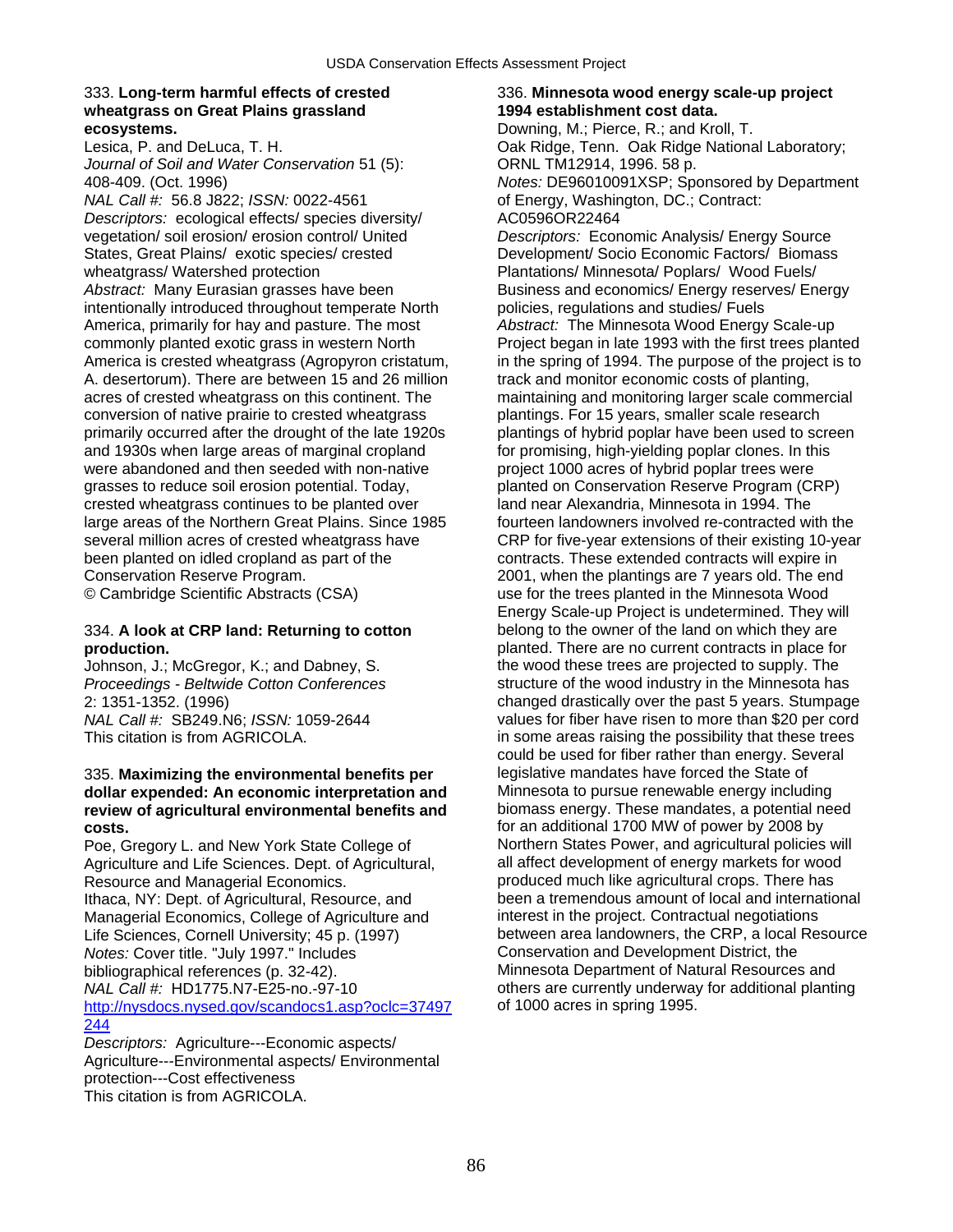## 337. **National Survey of Conservation Reserve** 338. **North Dakota's CRP Grazing and Haying Program (CRP) Participants on Environmental Demonstration Project. Effects, Wildlife Issues, and Vegetation** *Printz, J. L.* **Management on Program Lands.** *Rangelands* 15 (4): 163-165. (Aug. 1993)

Allen, A. W. and Vanderever, M. W. *NAL Call #:* SF85.A1R32; *ISSN:* 0190-0528 Science Center; USGS BSR 2003-001, 2003. 56 p. systems/ stocking rate/ herbage/ North Dakota/ *Notes:* ADA418145XSP; Biological Sciences Report; Conservation Reserve Program Prepared in cooperation with Johnson Controls World This citation is from AGRICOLA. Services, Inc., Fort Collins, CO 80526-8118.

### [http://www.fort.usgs.gov/products/publications/21075/](http://www.fort.usgs.gov/products/publications/21075/21075.pdf) 339. **Noxious weed control in Conservation**  [21075.pdf](http://www.fort.usgs.gov/products/publications/21075/21075.pdf) **Reserve Program grass stands.**

*Descriptors:* Ground water/ Air quality/ Soil erosion/ Ohlenbusch, P. D. Wildlife/ Plants Botany/ Fire hazards/ Surveys/ Long In: L: Cooperative Extension Service, Kansas State<br>
range Time/ Environmental impact/ Land use/ University, 816 (April 1990); Manhattan, Kan.: Conservation Reserve Program/ Natural resources Cooperative Extension Service, and earth sciences/ Agriculture and food/ Agricultural Kansas State University, 1990. 4 p. equipment facilities and operations/ Medicine and *NAL Call #:* 275.29-K13LE biology/ Ecology/ Environmental pollution and control *Descriptors:* weed control/ grasslands/ cover crops/ *Abstract:* A national survey of Conservation Reserve herbicides/ Kansas Program (CRP) contractees was completed to obtain This citation is from AGRICOLA. information about environmental and social effects of the program on participants, farms, and communities. 340. **Overwintering by the boll weevil (Coleoptera:**  Of interest were observations concerning wildlife, **Curculionidae) in Conservation Reserve Program**  attitudes about long-term management of program **grasses on the Texas High Plains.**  lands, and effectiveness of U.S. Department of Agriculture (USDA) assistance in relation to these *Journal of Economic Entomology* 86 (2): 382-393. issues. Surveys were delivered to 2,189 CRP (Apr. 1993) participants with a resultant response rate of 64.5%. *NAL Call #:* 421-J822; *ISSN:* 0022-0493 [JEENAI] Retired farmers represented the largest category of *Descriptors:* anthonomus grandis/ diapause/<br>
respondents (52%). Enhanced control of soil erosion habitats/ overwintering/ plains/ plateaus/ survi was the leading benefit of the CRP reported. Over conservation areas/ grasses/ Texas 73% of respondents observed increased numbers of *Abstract:* Scarcity of suitable overwintering habitat is wildlife associated with lands enrolled in the program. a major obstacle to the establishment of the boll wildlife associated with lands enrolled in the program. The majority of respondents reported CRP benefits, weevil, Anthonomus grandis grandis Boheman, in including increased quality of surface and ground cotton-producing counties of the Texas High Plains<br>waters, improved air quality, control of drifting snow, (THP). After introduction of the Conservation Reserv and elevated opportunities to hunt or simply observe Program (CRP) in 1985, a 3-yr study was conducted wildlife as part of daily activities, income stability, the investigate the overwintering potential of the boll improved scenic quality of farms and landscapes, and weevil in two CRP grass habitats on the THP. potential increases in property values and future Overwintering survival of the boll weevil in leaf litter of incomes also were seen as program benefits. sand shinnery oak, Quercus havardii (Rydberg), in Negative aspects, reported by a smaller number of the Texas Rolling Plains (TRP) served as a respondents, included seeing the CRP as a source of comparison. CRP grasses provide marginal weeds, fire hazard, and attracting unwanted requests overwintering habitat when compared with sand for trespass. Over 75% of respondents believed CRP shinnery oak leaf litter. For a given level of winter benefits to wildlife were important. A majority of severity, total winter survival and effective emergence respondents (82%) believed the amount of (emergence after approximately 15 June in the study assistance furnished by USDA related to planning area) were consistently lower in the CRP grasses and maintaining wildlife habitat-associated with CRP than in sand shinnery oak leaf litter. Even with lower lands was appropriate. Nearly 51% of respondents survival rates in THP grasses, economically would accept incorporation of periodic management damaging boll weevil infestations could follow mild of vegetation into long-term management of CRP winters if large diapausing populations develop in the lands to maintain quality of wildlife habitats. Provision fall. Pheromone traps located in CRP pastures on the<br>of funds to address additional costs and changes in THP indicated a relatively low level of overwintered of funds to address additional costs and changes in THP indicated a relatively low level of overwintered<br>CRP regulations would be required to maximize long-<br>boll weevil emergence during all three study years. term management of program lands. This citation is from AGRICOLA.

Fort Collins, CO: U.S. Geological Survey, Fort Collins *Descriptors:* soil conservation/ grazing/ hay/ grazing

University, 816 (April 1990); Manhattan, Kan.:

habitats/ overwintering/ plains/ plateaus/ survival/ (THP). After introduction of the Conservation Reserve boll weevil emergence during all three study years.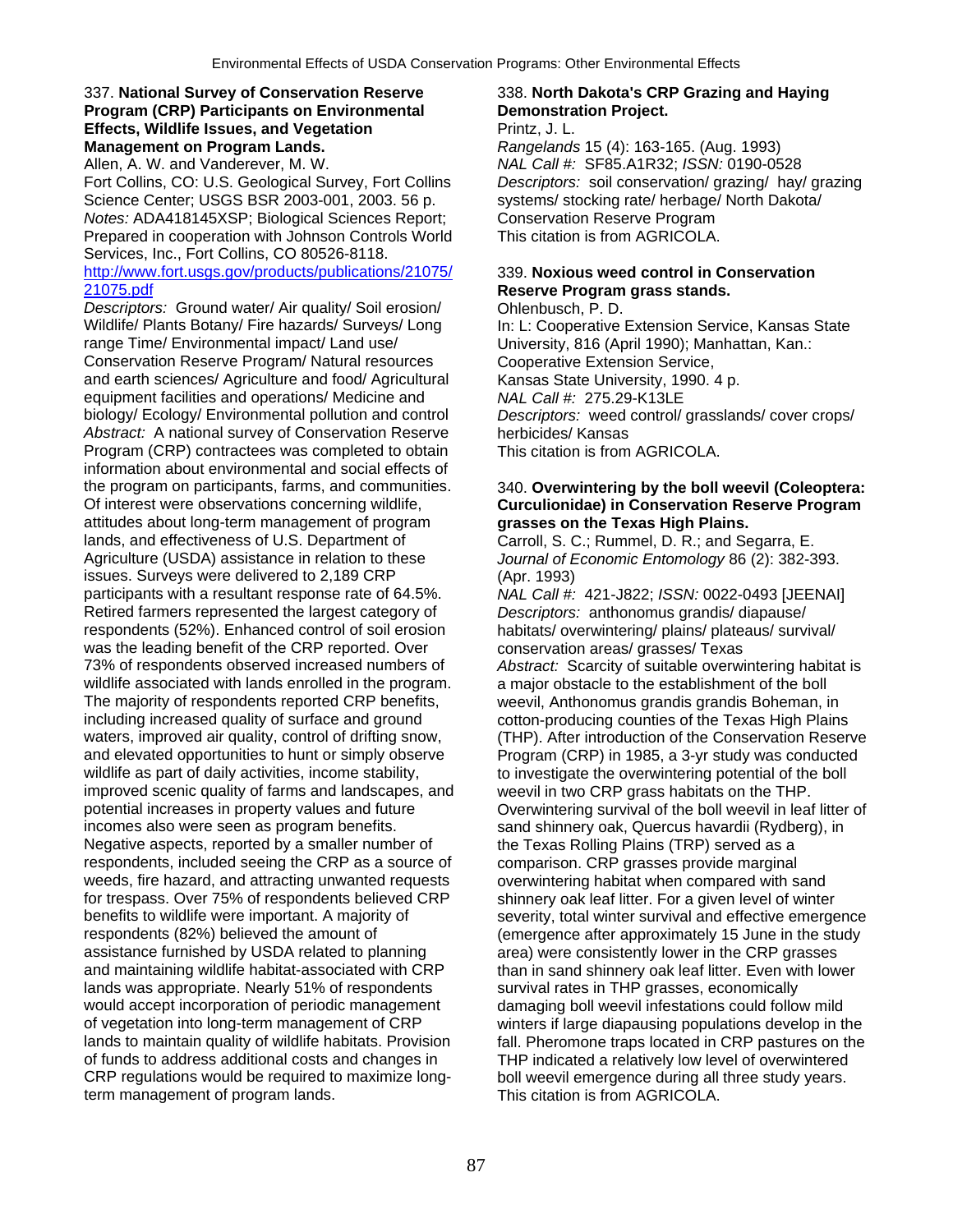# **to eyespot, Cephalosporium stripe, and wheat** Range Management (Denver, CO); World Meeting **streak mosaic. Number 971 0113**

Cox, C. M.; Murray, T. D.; and Jones, S. S. © Cambridge Scientific Abstracts (CSA) *Plant Disease* 86 (9): 1043-1048. (Sept. 2002) *NAL Call #:* 1.9-P69P; *ISSN:* 0191-2917 344. **Post-contract grassland management and**  *Descriptors:* Plant diseases/ Wheat germ/ Disease **winter wheat production on former CRP fields in**  resistance/ Eye spot/ Stripe/ Streak/ Eyespot/ Wheat **the southern Great Plains.**  streak mosaic virus/ Cephalosporium gramineum/ Dao, T. H.; Stiegler, J. H.; Banks, J. C.;<br>Tapesia vallundae/ Pseudocercosporella Boole Boernaen, L.; and Adams. B. herpotrichoides/ Thinopyrum ponticum/ Thinopyrum *Agronomy Journal* 92 (6): 1109-1117. intermedium/ Washington/ Susceptibility & virus (Nov. 2000-Dec. 2000)<br>multiplication/ General/ United States MAL Call #: 4-AM34P: *Abstract:* A perennial wheat cropping system on the *Descriptors:* triticum aestivum/ grassland an alternative to the Federal Conservation Reserve management/ efficacy/ bothriochloa ischaemum/ Program and reduce soil erosion while providing a gossypium hirsutum/ fertilizers/ application rates/ harvestable crop for growers. Twenty-four perennial regrowth/ conservation tillage/ herbicides/ no-tillage/ wheat germ plasm lines resulting from crosses land banks/ Oklahoma/ Conservation between wheat and wheatgrass were evaluated Reserve Program under controlled environment conditions for *Abstract:* Integrated management guidelines for resistance to Wheat streak mosaic virus (WSMV), postcontract land use Conservation Reserve Program<br>Cephalosporium gramineum, and Tapesia yallundae lands in semiarid regions are generally lacking. We (anamorph Pseudocercosporella herpotrichoides var. determined the relative efficacy of four systems of herpotrichoides). Perennial wheat lines SS452, transitional conservation practices for producing 'O herpotrichoides). Perennial wheat lines SS452, transitional conservation practices for producing 'Old<br>SS103, SS237, MT-2, and PI 550713 were resistant World' bluestem (OWB) (Bothriochlora ischaemum L. to all three pathogens. Eight lines (33%) were and dryland wheat (Triticum aestivum L.) and cotton resistant to WSMV at 21 degree C and 25 degree C: (Gossypium hirsutum L.) on former CRP fields. The AT3425 was resistant to WSMV at 21 degree C but sites were located on Dalhart fine sandy loam (Aridic not at 25 degree C. Thirteen lines (54%) were highly Paleustalf) and La Casa-Aspermont clay loam (Typic to moderately resistant to C. gramineum. Thirteen Paleustoll) near Forgan and Duke, OK, respectively. lines (54%) were resistant to T. yallundae in each Removing old growth increased cumulative OWB experiment, but the reactions of four lines differed yields between 1994 and 1997. Applications of 67 kg<br>between experiments. The wheatgrasses Thinopyrum N and 16.5 kg P ha(-1) increased yields by 0, 70, and intermedium (PI 264770) and Thinopyrum ponticum 180% at Forgan and 290, 70, and 280% at Duke in (PI 206624) are reported as new sources of 1995 to 1997, respectively. Removing the old dry<br>
resistance to T. yallundae. Perennial wheat must matter and regrowth vigor also enhanced chemica resistance to T. yallundae. Perennial wheat must matter and regrowth vigor also enhanced chemical<br>have resistance to these diseases in order to be suppression and killing of the grass, the performanc feasible as a crop in the Pacific Northwest.<br>
© Cambridge Scientific Abstracts (CSA) 
Stand, Early OWB suppression conserved stored

# **An application of the southeast land allocation** averaged 970, 490, and 1002 kg ha(-1) at Forgan **model.** and 1590, 600, and 830 kg ha(-1) at Duke under

Atwood, J. D.; English, B. C.; and Robertson, T. unfavorable weather conditions (i.e., drought, late *Southern Journal of Agricultural Economics* 21 (1): freeze) of 1995 through 1997, respectively. No-till *NAL Call #:* HD101.S6; *ISSN:* 0081-3052 35% greater than conservation systems at Forgan

*Descriptors:* pines/ land use/ farmland/ crop and Duke, respectively. In variable semiarid This citation is from AGRICOLA. **production decreased in the order of grass** 

### 343. **Plow: Lessons Learned From CRP - Point.** cotton on former CRP lands. Mitchell, J. E. This citation is from AGRICOLA.

In: 50th Annual Meeting of the Society for Range Management. (Held 15 Feb 1997-20 Feb 1997 at Rapid City, SD (USA).); 1997. *Notes:* Conference Sponsor: South Dakota Section of

341. **Perennial wheat germ plasm lines resistant** the Society for Range Management; HQ: Society for

Bogle Boerngen, L.; and Adams, B. MAL Call #: 4-AM34P; *ISSN:* 0002-1962 [AGJOAT] Palouse Prairie of eastern Washington may provide management/ abandoned land/ semiarid climate/ land

lands in semiarid regions are generally lacking. We World' bluestem (OWB) (Bothriochlora ischaemum L.) (Gossypium hirsutum L.) on former CRP fields. The N and 16.5 kg P ha(-1) increased yields by 0, 70, and suppression and killing of the grass, the performance stand. Early OWB suppression conserved stored water that was vital to cool-season crop production in 342. **Pine and CRP as alternative cropland uses:** the year the contract expired. First-year wheat yields 189. (July 1989) generally produced higher yields, averaging 10 and mixtures/ south eastern states of USA environment, the chance of success for agronomic production, NT wheat, tilled wheat, and dryland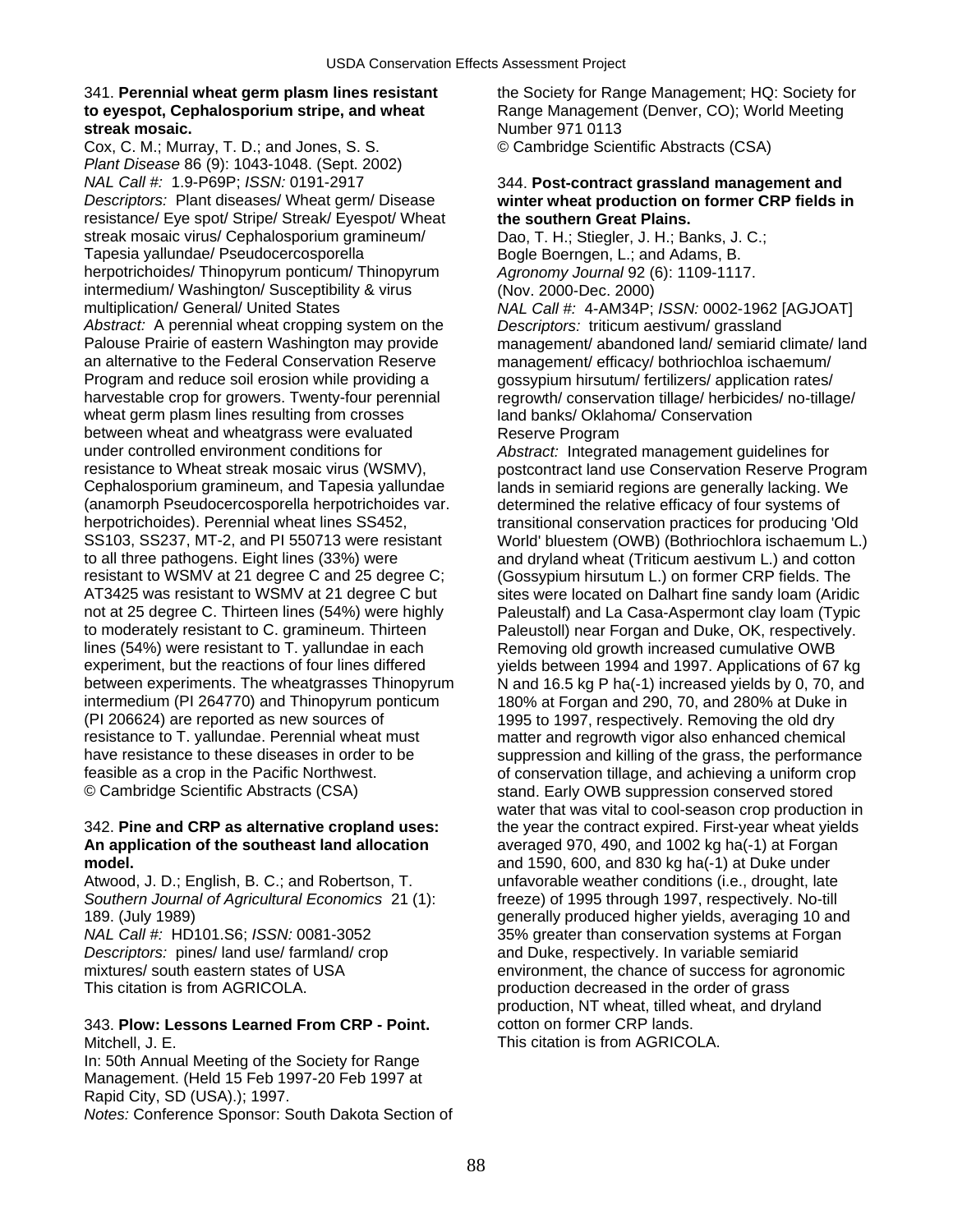### 345. **Post-CRP land management and sustainable** States/ Conservation of natural resources-- **production alternatives for highly erodible lands** Government policy---United States/ Agriculture and **in the Southern Great Plains. State---United States in the Southern Great Plains.**

Dao, T. H. Sustainable Agriculture Research and This citation is from AGRICOLA. Education SARE research projects Southern Region. 1995. 35 p. 349. **Revamped CRP growing again.** 

*Notes: Author Affiliation: USDA, ARS, Conservation & Osborn, T.* Production Research Laboratory, Bushland, TX; *Agricultural Outlook [AO]* (175): 22-25. (June 1991)

*Descriptors:* triticum aestivum/ gossypium hirsutum/ erosion control/ legislation/ United States/ conservation tillage/ tillage/ no-tillage/ bothriochloa Conservation Reserve Program/ food, agriculture, ischaemum/ prescribed burning/ crop density/ crop conservation and trade act of 1990<br>management/ land management/ federal programs/ This citation is from AGRICOLA. management/ land management/ federal programs/ crop yield/ Texas/ Oklahoma/ Conservation Reserve

### 346. **RCA III influence of social trends on assemblages. agricultural natural resources: Community, social** French, B. W.; Elliott, N. C.; and Berberet, R. C. **capital, and conservation.** *Environmental Entomology* 27 (6): 1323-1335.

Washington D.C.: NRCS, USDA, 1997. vii, 61 p.: (Dec. 1998)<br>map: 28 cm. (*NAL Call #:* 

*NAL Call #:* aS930.U6 R23 1997 [EVETBX]

*Descriptors:* Agriculture---Social aspects---United *Descriptors:* carabidae/ insect communities/ Conservation of natural resources---United States density/ pastures/ conservation areas/ reserved<br>This citation is from AGRICOLA.<br>areas/ bothriochloa bladhii/ land use/ agricultura

# 347. **RCA III influence of social trends on** livestock/ grazing/ Oklahoma/ species composition/ **agricultural natural resources: Property rights, example 19 species abundance conservation, and ecosystem-based assistance.** *Abstract:* Highly erodible lands enrolled in the

*Descriptors:* Agricultural ecology---United States/ Reserve Program lands to wheat and livestock management---United States strategies included no reversion of Conservation This citation is from AGRICOLA. This citation is from AGRICOLA. Reserve Program grass (unmanaged bluestem),

**Subcommittee on Forestry, Conservation, and**  $\qquad$  **for wheat production, and no-tillage practices for Rural Revitalization of the Committee on endomical order than the vertex vertex vertex A randomized block experimental A replicates. More and Forestry, United States design was established with 4 replicates. More Agriculture, Nutrition, and Forestry, United States Senate, One Hundred Fourth Congress, first** ground beetles were captured in pitfall traps in 1995

Agriculture, Nutrition and Forestry. Subcommittee on Forestry Conservation and Rural Revitalization. The stotal abundance. Abundances of these 9 species Washington: U.S. G.P.O.; iv, 151 p.: ill.; Series: differed with respect to reversion strategy. Species United States. Congress. Senate.  $\qquad \qquad$  diversity and evenness differed among the reversion

microfiche. Shipping list no.: 97-0026-P. Includes bibliographical references. SUDOCS: Y 4.AG predominant factors in separating ground beetle

*NAL Call #: Fiche--S-133-Y-4.AG-8/3:S.HRG.104-*

SARE Project Number: LS94-58 *NAL Call #:* aHD1751.A42; *ISSN:* 0099-1066 *Descriptors:* federal programs/ land diversion/

# Program 350. **Reverting Conservation Reserve Program**  lands to wheat and livestock production: Effects **on ground beetle (Coleoptera: Carabidae)**

map; 28 cm. *NAL Call #:* QL461.E532; *ISSN:* 0046-225X

community ecology/ species diversity/ population areas/ bothriochloa bladhii/ land use/ agricultural land / triticum aestivum/ minimum tillage/ no-tillage/

Washington, D.C.: NRCS, USDA, 1997. vii, Conservation Reserve Program soon will revert to 17 p.; 28 cm. agricultural production. This study was designed to *NAL Call #:* aHD255 .R23 1997 determine the effects of reversion of Conservation Right of property---United States/ Ecosystem production on ground beetle assemblages. Reversion simulated grazing of Conservation Reserve Program 348. **Resource conservation: Hearing before the** grass (managed bluestem), minimum-tillage practices **session ... June 6, 1995.**<br>
United States. Congress. Senate. Committee on **than in 1996**, and abundances within years differed United States. Congress. Senate. Committee on among reversion strategies. Of the 73 ground beetle species collected. 9 species accounted for 61.7% of S. Hrg. 104-496. (1996) strategies in 1995, but only evenness differed in *Notes:* Distributed to some depository libraries in 1996. Canonical correspondence analysis showed<br>microfiche. Shipping list no.: 97-0026-P. Includes that annual and monthly variation were the 8/3:S.HRG.104-496.<br>
MAL Call #: Fiche--S-133-Y-4.AG-8/3:S.HRG.104- for a large portion of differences in abundances 496-; *ISBN:* 0160535514 between years. A partial canonical correspondence *Descriptors:* Conservation Reserve Program---United analysis showed that simulated grazing and no-tillage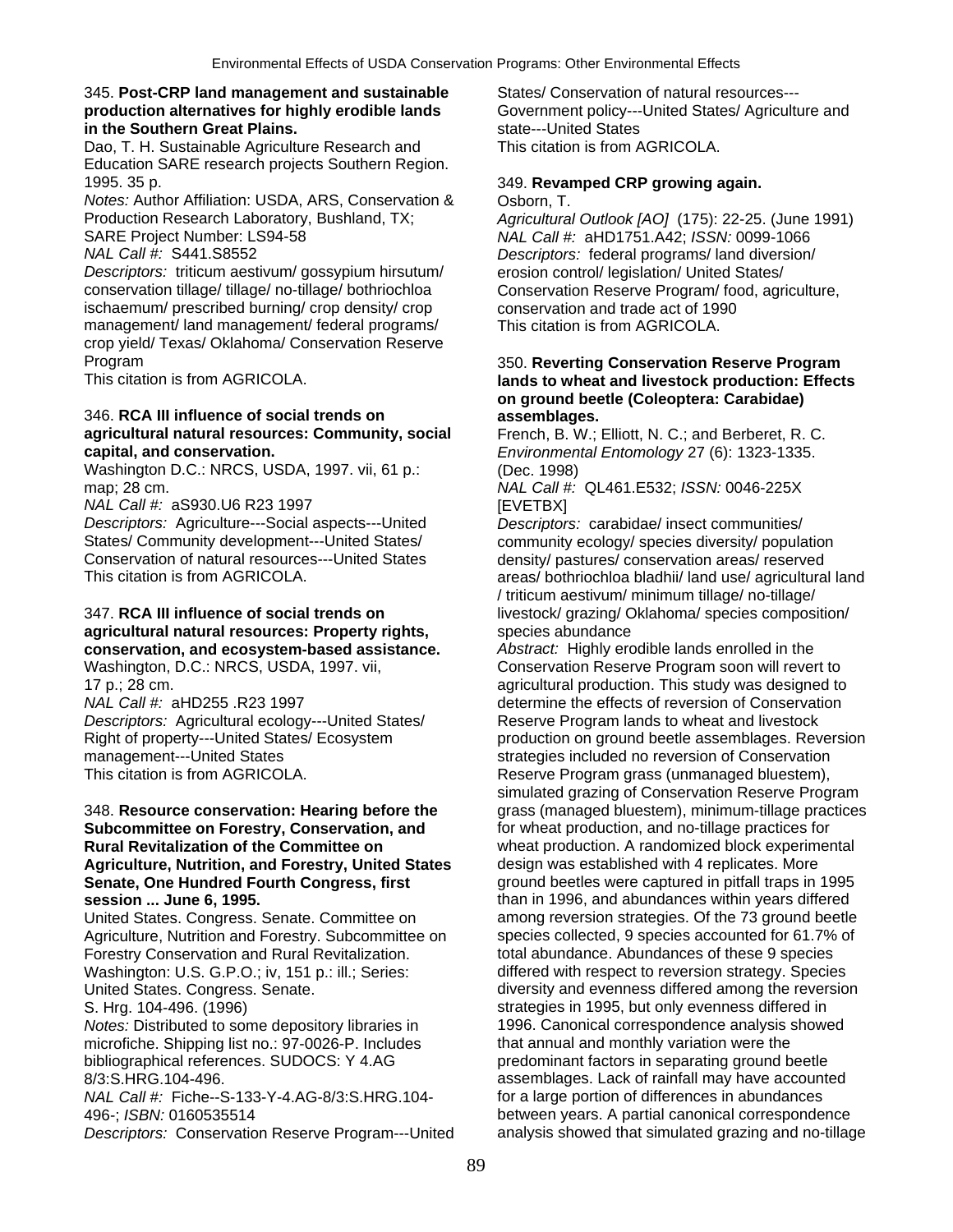wheat were the predominant reversion strategies in and rural community sustainability. The model separating ground beetle assemblages. These demonstrated that the projected mean rural treatments represent disturbance levels intermediate residential growth rate was almost half the growth to unmanaged bluestem and minimum-tillage wheat. That with CRP as compared to without CRP in the This citation is from AGRICOLA. local land management mix. In addition, ecosystem

**Program, Conservation Reserve Enhancement** However, community economics and subsequent **Program, and other conservation matters social character of the community may have been affecting U.S. agriculture: Hearing before the** significantly impacted by CRP. In order to partially **Subcommittee on General Farm Commodities,** mitigate CRP-induced community impacts we **Resource Conservation, and Credit of the** *propose future CRP guidelines support the**propose future CRP guidelines support the* **Representatives, One Hundred Sixth Congress,** Agriculture. Subcommittee on General Farm management mix, and provide the adjacent Washington: U.S. G.P.O.; iii, 119 p.: ill., that are frequently associated with modern rural maps. (2000) economies.

*Notes:* Distributed to some depository libraries in This citation is from AGRICOLA. microfiche. Shipping list no.: 2000-0275-P. "Serial no.<br>106-49." SUDOCS: Y 4.AG 8/1:106-49.

*NAL Call #:* KF27-.A3452-2000a; *ISBN:* 0160606020 **Reserve Program (CRP) grass plantings.**  *Descriptors:* Conservation Reserve Program---United Adams, E. B. and Swan, D. G. States/ Conservation Reserve Enhancement *Research Progress Report - Western Society of*  Program---United States/ Wetland mitigation banking- *Weed Science*: 368. (1988) --Minnesota/ Wetland conservation---Minnesota/ *NAL Call #:* 79.9-W52R; *ISSN:* 0090-8142 Soil conservation---Minnesota *Descriptors:* lawns and turf/ salsola iberica/ herbicide This citation is from AGRICOLA. And application/ Washington

## 352. **RIM and CRP: Two marginal cropland retirement programs.** 355. **Russian wheat aphid (Homoptera :**

St. Paul, Minn.: University of Minnesota, Institute of Mowry, T. M.; Halbert, S. E.; and Pike, K. S. Agriculture, Forestry and Home Economics, 1987. *Journal of Economic Entomology* 88 (3): 16 p.: ill. 635-639. (1995) *Notes:* Staff paper P, 0090-1334; P87-21.; "July *NAL Call #:* 421 J822; *ISSN:* 0022-0493 1987." Bibliography: p. 15. *Descriptors:* grasses/ Diuraphis noxia/ Aphididae/

This citation is from AGRICOLA. Relations to plants

*Journal of Rural Studies* 17 (3): 323-332. (July 2001) were tested for aphid host suitability of plants in their *NAL Call #:* HT401.J68; *ISSN:* 0743-0167 2nd yr of growth. In general, wheatgrasses were the *Descriptors:* land use / residential areas/ rural most suitable Russian wheat aphid hosts in both 1stmanagement/ prediction/ Montana/ P-27 and crested wheatgrass 'Ephraim' were better Three Forks, Montana hosts for the Russian wheat aphid 1 yr after

*Abstract:* Rural population growth in the form of establishment than in the 1st yr; however, there was residential development frequently results in the loss on difference in host suitability between concurrently residential development frequently results in the loss of agricultural productive land as well as loss of tested 1st- and 2nd-yr plants. Great Basin wildrye to determine what influence the USDA Conservation ages. These greenhouse results support the Reserve Program (CRP) may have on urban sprawl conclusion that certain perennial grasses that are

integrity on the land surrounding a rural community 351. **Review of the Conservation Reserve** was sharply increased with the introduction of CRP. **Committee on Agriculture, House of establishment of within-production field scale<br>
Representatives, One Hundred Sixth Congress, entity ecological refuges. These refuges would satisfy the second session, March 31, 2000, Mankato, MN. conservation requirements of the program, return a** United States. Congress. House. Committee on level of traditional agricultural production to the land Commodities, Resource Conservation and Credit. community with aesthetic and recreational amenities

# **154. Russian thistle control in Conservation**

This citation is from AGRICOLA.

# Taff, Steven J. **Aphididae) performance on perennial grasses.**

*NAL Call #:* HD1761.A1M5-no.87-21 Homoptera/ survival/ fecundity/ host plants/

*Abstract:* Russian wheat aphid, Diuraphis noxia 353. **The role of the Conservation Reserve** (Kurdjumov), survival and fecundity on 25 perennial **Program in controlling rural residential example 3 and grasses in their 1st yr of growth was measured in development. development. greenhouse experiments. Thirteen grasses that had Johnson, J. and Maxwell, B. <b>State Communist** Survived heading, seed set, and induced dormancy survived heading, seed set, and induced dormancy development/ federal programs/ land policy/ land and 2nd-yr growth experiments. Siberian wheatgrass adjacent open space that often characterizes rural 'Magnar' was a less suitable host in the second year, communities. A land-use prediction model was used but this perennial grass was a poor host over all plant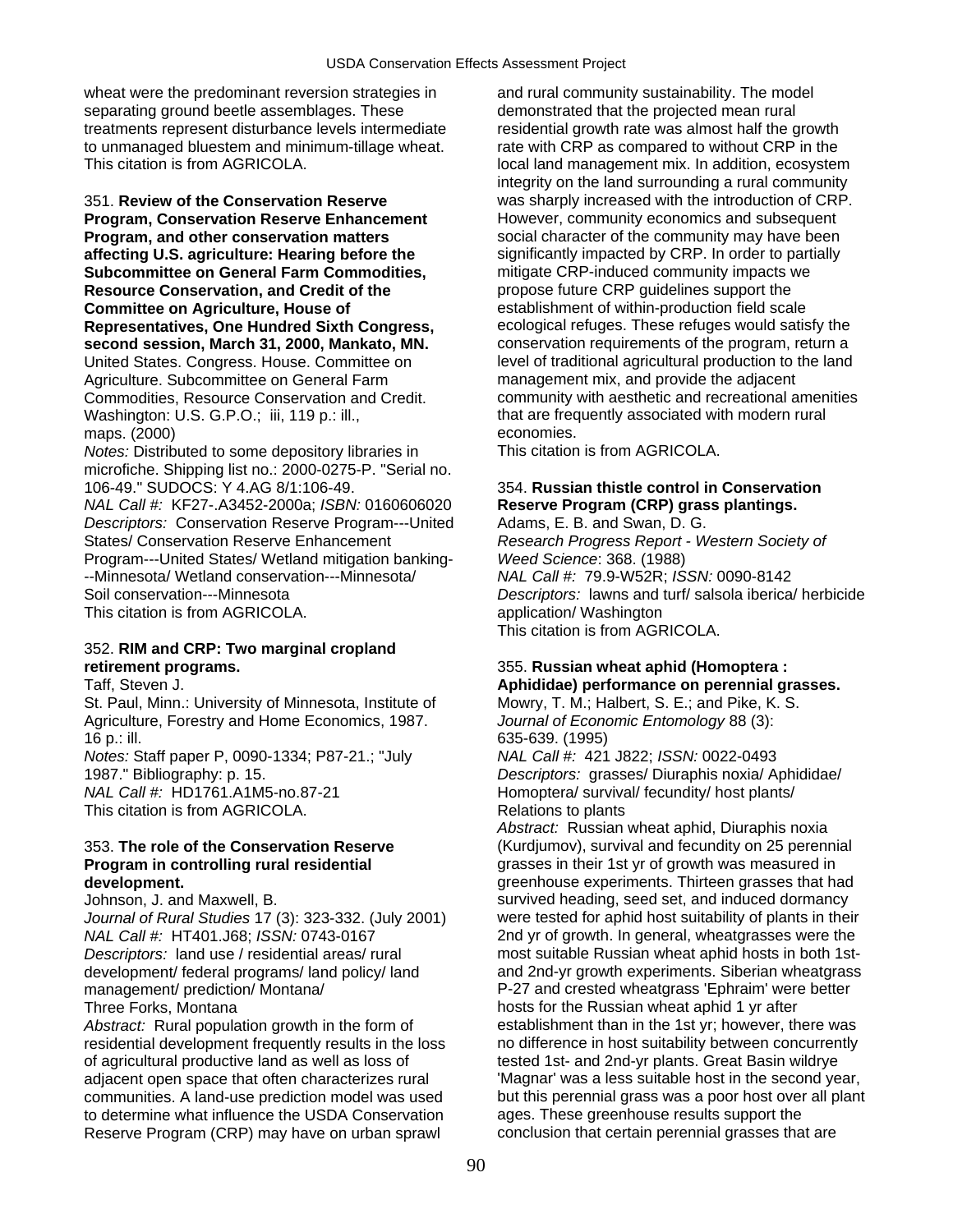fecundity in the 1st yr of growth remain so in second acres of cropland retired under the Conservation<br>and subsequent years following establishment. For Reserve Program (CRP) in the central United Sta acreage set aside in the Conservation Reserve twenty acres of non-cropland were converted to Program, it is advisable to plant perennial grasses cropland, offsetting 9% and 14% of CRP water and that are poor Russian wheat aphid hosts from the wind erosion reduction benefits, respectively. outset. Implications of these results for the design of

© Cambridge Scientific Abstracts (CSA) conservation programs are discussed.

### 356. **Selected Effects of the Conservation Reserve Program on Program Participants: A Report to** 358. **Spatial modeling of preferred wireworm Survey Respondents. (Coleoptera : Elateridae) habitat.**

Vandever, M. W.; Allen, A. W.; and Sexton, N. R. Lefko, S. A.; Pedigo, L. P.; Batchelor, W. D.; Fort Collins, CO: U.S. Geological Survey, Fort Collins and Rice, M. E. Science Center; USGSOFR02476, 2003. 30 p. *Environmental Entomology* 27 (2): 184-190. *Notes:* USGS Open file rept. 2476; Sponsored by (Apr. 1998) Farm Service Agency, Lakewood, CO *NAL Call #:* QL461.E532; *ISSN:* 0046-225X [http://www.fort.usgs.gov/products/publications/10023/](http://www.fort.usgs.gov/products/publications/10023/10023.pdf) [EVETBX] [10023.pdf](http://www.fort.usgs.gov/products/publications/10023/10023.pdf) *Descriptors:* elateridae/ insect pests/ spatial

*Descriptors:* Surveys/ Natural resources distribution/ habitats/ models/ geographical conservation/ Conservation/ Wildlife/ Habitats/ Social information systems/ sampling/ soil water content/ effect/ Public opinion/ Conservation Reserve pest management/ agricultural land/ federal Program/ Natural resources and earth sciences/ programs/ Iowa/ habitat preference/ pest scouting/ Natural resource management/ Agriculture and food/ Conservation Reserve Program

*Abstract:* In the summer of 2001, we drew a random sample of 2,212 persons holding active Conservation probable result is the increased occurrence of soil-Reserve Program (CRP) contracts across all USDA insect pests, primarily wireworms (Coleoptera: Farm Production Regions because we wanted Elateridae). The likelihood of wireworm problems in information from people intimately familiar with the the Iowa Conservation Reserve Program was program's effects on their land and communities, we compounded by the large amount of land enrolled in did not send surveys to contracts held in the name of the program and the economic importance of corn, trusts, banks, or other non-personal ownership (49 Zea mays L., the crop most often damaged by contracts). To carry out the survey, we followed a wireworms in the state. As a result, farmers need to dependable step-by-step process designed to consider pest management options that should maximize the quality and quantity of responses for include pest scouting. Wireworm presence/absence mail surveys (Dillman 1978, 2000). As a result, the data from 1995 and 1996, and estimates of soil overall response rate for the survey was 65%. Of the moisture from 89 Conservation Reserve Program 35% who did not respond, only 1% (29 people) fields were used to estimate variables useful for formally refused to participate. We were able to identifying where wireworms are more likely to occur. summarize the survey results nationally and by The most useful variables were a soil-moisture USDA Farm Production Region. The state of threshold of 17% and a moisture analysis that

## 357. **Slippage effects of the Conservation Reserve** sampling occurred. These variables were coupled **Program. Program. Program. Program. Program. Program. Program. Program. Program. Program. Program. Program. Program. Program. Program. Program. Program. Program. Program. Program. P**

*American Journal of Agricultural Economics 82 (4):* 

*Descriptors:* land use/ land diversion/ federal occur and where scouting should begin. Results of programs/ conservation/ agricultural land/ the model run indicate that most of Story County is environmental impact/ regression analysis/ erosion/ suitable wireworm habitat and that there were areas

*Abstract:* Each year, billions of dollars of public funds this computer model can be used as a guide for are expended to purchase conservation easements directing scouting within a field but does not identify on farmland. One unintended impact of these areas where management tactics are necessary. The programs is that they may bring non-cropland into methodology used in this study is relatively simple, crop production. Such a slippage effect can be yet it performs the difficult task of combining time, caused by increased output prices and by substitution space, and climatological variables to evaluate caused by increased output prices and by substitution

suitable for Russian wheat aphid survival and effects. This article shows that for each one hundred Reserve Program (CRP) in the central United States, This citation is from AGRICOLA.

Agricultural economics<br> *Abstract:* In the summer of 2001, we drew a random *Abstract:* Potential damage to crops after the<br>
Conservation Reserve Program is widespread. One included meteorological data from only 1 yr before Wu, J. J.<br>American Journal of Agricultural Economics 82 (4): This computerized habitat model was run on the 979-992. (Nov. 2000) Study area, Story County, Iowa, and generated a map *NAL Call #:* 280.8-J822; *ISSN:* 0002-9092 [AJAEBA] indicating areas where wireworms were more likely to United States **considered highly favorable.** The map generated by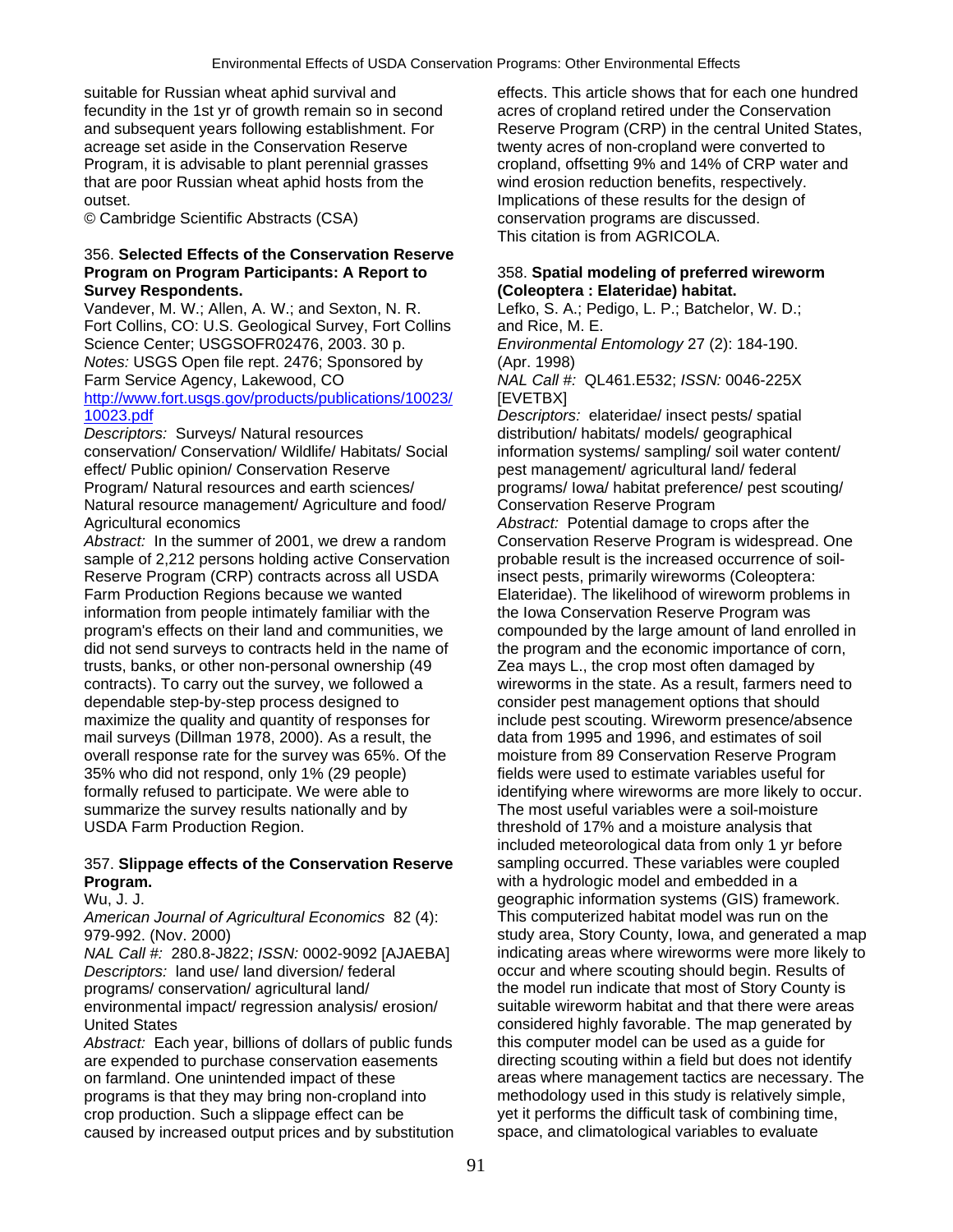wireworm habitat over a landscape. Moreover, it groundcover or less. To maintain legumes in CRP demonstrates one application of GIS technology in a fields, clipping is required or cultivars should be discipline where the subject has characteristics that developed that persist without defoliation. Generally, are inherently spatial. The solid pH, P, and K levels did not change from initial to

# 359. The supply of land for conservation uses: **Evidence from the Conservation Reserve**

Plantinga, A. J.; Alig, R.; and Cheng, H. T. **on CRP land.**  199-215. (2001) N. P.; Barnes, D. K.; Breitbach, D. D.; and *NAL Call #:* TP156.R38R47; *ISSN:* 0921-3449 Jordan, N. R. International/CABI Publishing. (Oct. 1996-Dec. 1996)

### 360. **A survey of CRP land in Minnesota: Legume** [JPRAEN]. **and grass persistence.** *Notes:* Subtitle: [Part] II.

Jewett, J. G.; Sheaffer, C. C.; Moon, R. D.; Martin, N. *Descriptors:* land diversion/ federal programs/ P.; Barnes, D. K.; Breitbach, D. D.; and Jordan, N. R. regional surveys/ permanent grasslands/ botanical *Journal of Production Agriculture* 9 (4): 528-534. composition/ weeds/ infestation/ coverage/ frequency (Oct. 1996-Dec. 1996)<br>
Mistribution/ rodents/ disturbed land/ colonization/<br>
Minnesota/ Conservation Reserve Program *NAL Call #: S539.5.J68; ISSN: 0890-8524* 

regional surveys/ permanent grasslands/ legumes/ to be tilled, hayed, or grazed for 10 yr. It was not potassium/ soil ph/ Minnesota/ Conservation Reserve would be after years of minimal disturbance. Our

Abstract: The federal Conservation Reserve **percentage groundcover of weeds in 151 CRP** fields Program (CRP), which had goals including reduced located in 10 Minnesota counties; including 108 soil erosion and increased wildlife habitat, funded Conservation Practice (CP)-1 (cool-season legumes<br>diversion of land from annual crops into permanent and grasses) fields, 17 CP-2 (native grasses) fields, diversion of land from annual crops into permanent and grasses) fields, 17 CP-2 (native grass<br>vegetation. The survival of grasses and legumes and 26 CP-10 (existing vegetation) fields. vegetation. The survival of grasses and legumes planted in CRP fields was not known. Our objectives Groundcover of each species present and of bare were to assess the persistence and coverage of ground was scored in six 106-sq-ft sample plots per grasses and legumes in 6- to 8-yr-old CRP fields and field. The most prevalent species were the primary to determine changes in soil pH, P, and K levels. We noxious weed Canada thistle [Cirsium arvense (L.) studied 151 CRP fields chosen from 10 counties in Scop.], the secondary noxious weed quackgrass four geographical regions of Minnesota: 108 in the [Elytrigia repens (L.) Desv. ex. Nevski], and the nonconservation practice 1 (CP-1) cover type (planted noxious weeds dandelion (Taraxacum officinale cool-season perennial grasses and legumes); 17 in Weber.) and goldenrod (Solidago spp.). Weed the CP-2 cover type (planted warm-season native percentage groundcover was higher in CP-10 fields<br>
grasses): and 26 in the CP-10 cover type (existing than in CP-1 or CP-2 fields, probably because many grasses); and 26 in the CP-10 cover type (existing CP-1 fields planted to legumes, with 23% CRP contract. Volunteer legumes and grasses were groundcover. Grasses persisted in 90% of the common in CP-10 fields. In CP-1 fields, legume and corniculatus L.), the most persistent legumes, percentage groundcover and species richness were persisted in 90 and 67% of the planted fields with 21 correlated positively. Gopher mounding was and 32% groundcover, respectively. Smooth correlated positively with the amount of bare ground bromegrass (Bromus inermis Leyss), reed and with the percentage groundcover of annual and switchgrass (Panicum virgatum L.) persisted in over 90% of the planted fields and had 50% groundcover or more. Other legumes and grasses persisted in 50% or less of the planted fields and had 10%

This citation is from AGRICOLA. This citation is from AGRICOLA. This citation is from AGRICOLA. levels of forage production.<br>This citation is from AGRICOLA.

# **Program.** 361. **A survey of CRP land in Minnesota: Weeds**

*Resources, Conservation and Recycling* 31 (3): Jewett, J. G.; Scheaffer, C. C.; Moon, R. D.; Martin, This citation is provided courtesy of CAB *Journal of Production Agriculture* 9 (4): 535-542. *NAL Call #:* S539.5.J68; *ISSN:* 0890-8524

[JPRAEN]. *Abstract:* The federal Conservation Reserve *Notes:* Subtitle: [Part] I. Program (CRP) funded the conversion of eroding *Descriptors:* land diversion/ federal programs/ cropland to grass or grass-legume cover that was not grasses/ persistence/ soil fertility/ phosphorus/ known what the species composition of CRP fields Program **objective was to document the presence and** objective was to document the presence and vegetation). Statewide, legumes persisted in 82% of CP-10 stands were already thinning at the start of the planted CP-1 fields with 47% groundcover. Alfalfa grass percentage groundcover usually was correlated (Medicago sativa L.) and birdsfoot trefoil (Lotus negatively with weed percentage groundcover. Weed canarygrass (Phalaris arundinacea L.), and biennial weed species. Primary, secondary, and non-<br>switchgrass (Panicum virgatum L.) persisted in over noxious weeds were each found in nearly 90% of the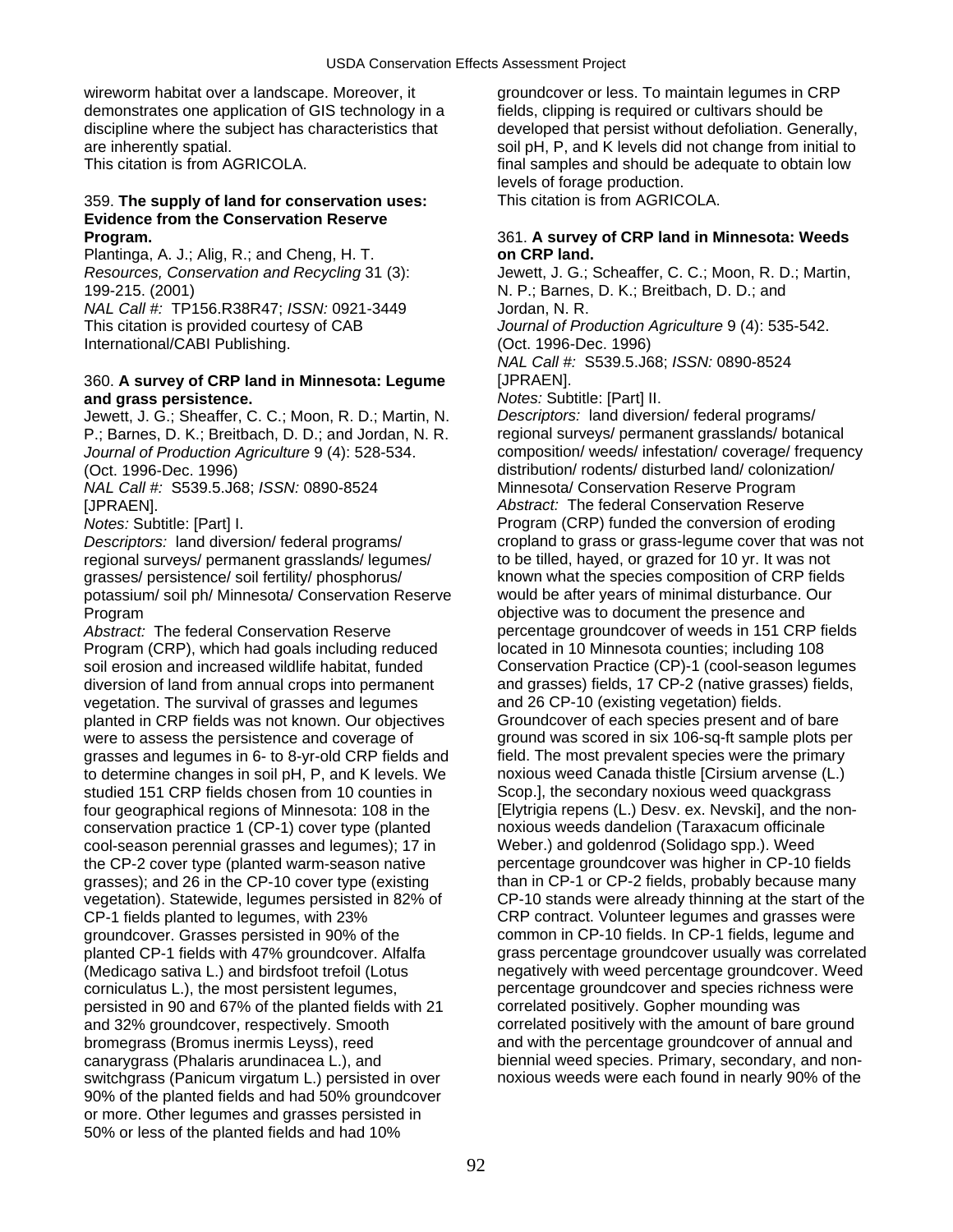fields studied. Widespread presence of noxious 364. **Tillage and management alternatives for**  weeds on CRP fields is a cause for concern. Weed **returning Conservation Reserve Program land to**  control issues should be addressed in planning a new **crops.**  CRP. Shapiro, C. A.; Holshouser, D. L.; Kranz, W. L.;

### 362. **Systemic constraints to ecological well-** and Brentlinger, R. L. **being: The case of the 1985 Food Security Act.** *Agronomy Journal* 93 (4): 850-862. Glenna, L. L. (July 2001-Aug. 2001)

*Rural Sociology* 64 (1): 133-171. (Mar. 1999) *NAL Call #:* 4-AM34P; *ISSN:* 0002-1962 [AGJOAT] *NAL Call #:* 281.28-R88; *ISSN:* 0036-0112 [RUSCA]. *Descriptors:* glycine max/ zea mays/ sorghum *Notes:* Comment by E.M. DuPuis, p. 158-163; Reply bicolor/ crop management/ tillage/ nature by L.L. Glenna, p. 164-171; Includes references. conservation/ land use/ land management/ crop<br>
Descriptors: conservation/ environmental legislation/ residues/ litter plant/ plowing/ discing/ no-tillage/ *Descriptors:* conservation/ environmental legislation/ environmental protection/ erosion control/ constraints/ grasslands/ field experimentation/ crop yield/ crop agricultural policy/ capitalism/ United States density/ weed control/ land banks/ Nebraska/ Iowa *Abstract:* Although the conservation title of the 1985 *Abstract:* Accumulated vegetative residue was a Food Security Act was hailed by many as **concern when Conservation Reserve Program (CRP)** revolutionary in its attempts to control soil erosion, it land returned to grain crop production. This study has failed to live up to its billing. A theory is used that was conducted to determine the effect of residue asserts that the state's systemic commitment to management, tillage, and crop choice on grain yield promoting capitalist growth constrains it from in the first year of cropping on CRP land that was establishing and implementing policies that predominately smooth brome (Bromis inermis Leyss). accomplish anything more than displacing one Three residue management practices (undisturbed, environmental problem onto others. The theory is shred, and remove), three tillage systems [moldboard tested through a discourse analysis of the hearings plow, disk, and no till, and three crops [corn (Zea tested through a discourse analysis of the hearings surrounding the Federal government's attempt to mays L.), soybean [Glycine max (L.) Merr.], and grain<br>control soil erosion through the 1985 Food Security sorghum [Sorghum bicolor (L.) Moench]] were used control soil erosion through the 1985 Food Security Act, which revealed that policy recommendations in a factorial arrangement of a 3-yr field experiment challenging the drive to maximize efficiency and conducted in Nebraska on fine-silty, mixed, mesic production were declared flawed and unacceptable. Udic Haplustoll; fine-silty, mixed (calcareous), mesic Hence, the hearings were systematically distorted in Typic Ustorthent; and fine-silty, mixed, mesic Cumolic favor of the dominant instrumental rationality. It is Halustoll soils. Residue management was not<br>concluded that government policy initiatives alone are significant for corn ( $P > F = 0.16$ ), sorghum ( $P > F =$ concluded that government policy initiatives alone are insufficient and that creating alternative social  $0.113$ , and soybean (P  $>$  F = 0.491) although there organizations of production is necessary to promote were significant residue x tillage interactions. Tillage ecological well-being. system was not significant (P > F = 0.125) for

Washington, D.C.: American Farmland Trust, 2001. (a b. 255) when plant population (a possible measure version of the More of American Farma (a version of More of More of More of More of More of More of More of More of More *Notes:* Cited (Web): 7 January 2002, 14 April 2004. planter performance) and percent green rating http://www.aftresearch.org/researchresource/wp/wp0 measure of weed control) were included as [http://www.aftresearch.org/researchresource/wp/wp0](http://www.aftresearch.org/researchresource/wp/wp01-1.pdf)

*Descriptors:* United States---Environmental policy/ Environment---United States to shred the residue and plant soybean in a no-till

*Abstract:* Analyzes how well initial allocations made system.<br>
under the Program addressed environmental This citation is from AGRICOLA. under the Program addressed environmental problems identified by the government and key stakeholders; variables considered when distributing 365. **Tree planting on CRP acres in the South.**  Program funds to states, grouped by: soil erosion, Lentz, R. J. water quality/quantity, grazing, animal waste, wetland *Journal of Soil and Water Conservation 43 (1):* and wildlife issues, flooding threats, and other *60-61.* (1988) categories; US. *NAL Call #:* 56.8 J822; *ISSN:* 0022-4561

© 2004 PAIS, published by OCLC Public Affairs *Descriptors:* forestry / trees/ conservation/ state Information Service programs/ USDA Forest Service/ forestry

This citation is from AGRICOLA. Shelton, D. P.; Witkowski, J. F.; Jarvi, K. J.; Echtenkamp, G. W.; Lunz, L. A.; Frerichs, R. D.; This citation is from AGRICOLA. Solution of the sover soybean yields, but plowing significantly (P  $>$  F = 0.0001) increased both corn and sorghum yields. 363. **Targeting and the Environmental Quality** Mean corn yields were 13% less for the no-till system **Incentive Program. Incentive Program. than for the moldboard plow system. However, no-till** Day, Esther  $\overline{C}$  bay, Esther  $\overline{C}$  corn yield differences were not significant (P > F = 0.255) when plant population (a possible measure of [1-1.pdf](http://www.aftresearch.org/researchresource/wp/wp01-1.pdf)<br>
Descriptors: United States---Environmental policy covariates. Our recommendation for the first year of<br>
Descriptors: United States---Environmental policy quality critics on smooth brome CRP land is

*Abstract:* State forestry agencies in cooperation with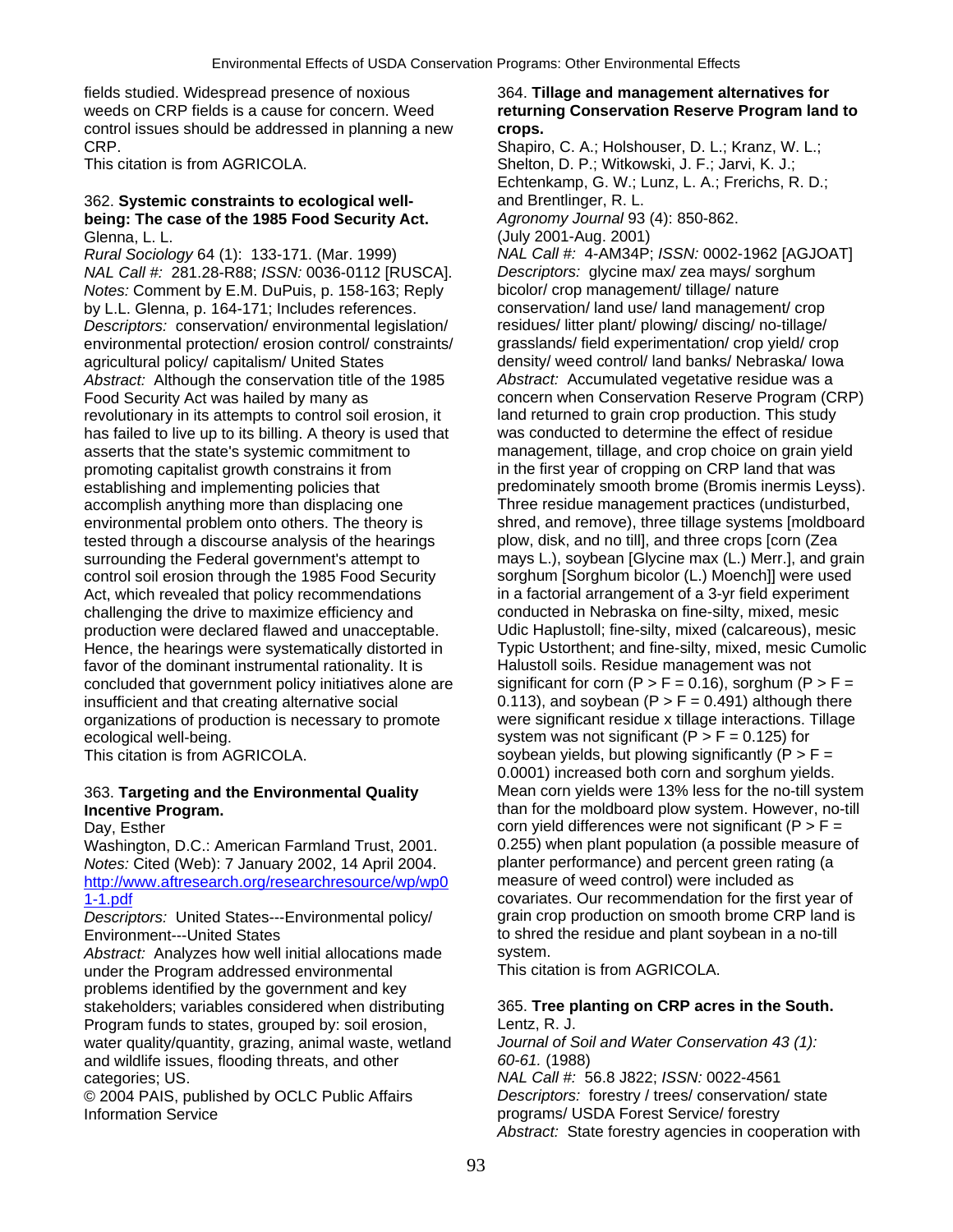U.S. Department of Agriculture agencies and other *Notes:* Sponsoring agency: Cooperative Extension state and local organizations were primarily Service, U.S. Dept. of Agriculture; Caption title. responsible for reforesting 760,000 acres of non-<br>
industrial private forest lands in the 1985-1986<br>
MAL Call #: 275.29-So85Fs-no.-525-CRP industrial private forest lands in the 1985-1986 planting season using Forestry Incentives Program, This citation is from AGRICOLA. Agricultural Conservation Program, and state incentive program funds. 370. **Weed control in the Conservation Reserve** 

### 366. **Using GIS to assess and manage the** In: Bulletin: Wyoming University, Cooperative **Conservation Reserve Program in Finney County,** Extension Service, 442.4; Laramie, Wyo.: Wyoming **Kansas.** University, Cooperative Extension Service, 1989. 6 p.

Seyler HL; and Rundquist BC *NAL Call #:* 275.29-W99B *NAL Call #:* 325.28 P56 This citation is from AGRICOLA. This citation is provided courtesy of CAB

# 367. **Using the cow instead of the plow: A Program acres. southern Great Plains. Notation Constructs Cooperative Extension. University. Cooperative Extension.**

Riddle, Richard R.; Donges, Randy D.; and United Pullman, Wash.: Cooperative Extension, Washington States. Natural Resources Conservation Service. State University; Series: Extension bulletin<br>Washington, D.C.; USDA, NRCS, Natural Resources (Washington State University, Cooperative Washington, D.C.: USDA, NRCS, Natural Resources Conservation Service; 11 p.: col. ill. (1999) Extension) 1867. (1998) *Notes:* Cover title. Shipping list no.: 2000-0043-P. *Notes:* Title from web page. "Published January Includes bibliographical references (p. [11]). SUDOCS: A 57.2:C 83/3. Nov. 3, 2002. *NAL Call #:* aSF85.3-.R53-1999 *NAL Call #:* 275.29-W22P-no.-1867 United States/ Range management Great Plains/ [67.html](http://cru.cahe.wsu.edu/CEPublications/eb1867/eb1867.html)

## 368. Weed control quide for the Conservation **Reserve Program. This citation is from AGRICOLA.**

Kidder, D. W.

Washington, Oregon, and Idaho State Universities, Cooperative Extension Service, 329; Corvallis, Or.: Felix, J. and Owen, M. D. K. Washington, Oregon, and Idaho State Universities, *Weed Science* 47 (5): 511-517. Cooperative Extension Service, 1987. 8 p. (Sept. 1999-Oct. 1999)

*Descriptors:* weed control/ abandoned land/ andropogon gerardii/ bromus inermis/ melilotus herbicide application/ herbicide recommendations officinalis/ population dynamics/ weeds/ field

Brookings, S.D.: South Dakota State University, *Abstract:* A field study was established in southern College of Agriculture & Biological Sciences; Series: Extension Service) 525-CRP; 10, 1 p.: ill. (2000) production after 8 yr as part of the Conservation

# © Cambridge Scientific Abstracts (CSA) **Program and newly established grasses.**

Whitson, T. D. and Miller, S. D. Wu J; Ransom MD; Nellis MD; Kluitenberg GJ; *Notes:* In subseries: Wyoming weed control series.

*PE and RS: Photogrammetric Engineering and Descriptors:* grassland improvement/ erosion control/ *Remote Sensing* 68 (7): 735-744; 40 ref. (2002) federal programs/ herbicides/ weed control/ Wyoming

# International/CABI Publishing. 371. **Weed management for cover establishment and maintenance on Conservation Reserve**

**management option on former CRP land in the** Yenish, Joe.; Stannard, Mark.; and Washington State

*Descriptors:* Conservation Reserve Program--- [http://cru.cahe.wsu.edu/CEPublications/eb1867/eb18](http://cru.cahe.wsu.edu/CEPublications/eb1867/eb1867.html)

Grazing Great Plains *Descriptors:* Conservation Reserve Program---United This citation is from AGRICOLA. States/ Grasses---Weed control---United States/ Legumes---Weed control---United States/ Weeds---<br>Control---United States

# In: PNW - Pacific Northwest Extension Publication, 372. **Weed population dynamics in land removed**

*Notes:* ISSN: 0887-7254 *NAL Call #:* 79.8-W41; *ISSN:* 0043-1745 [WEESA6] *NAL Call #:* 275.29-W27PN *Descriptors:* zea mays/ glycine max/ amaranthus/ This citation is from AGRICOLA. experimentation/ seasonal variation/ herbicides/ band placement/ broadcasting/ tillage/ land banks/ 369. **Weed control in CRP plantings.** rotations/ no-tillage/ botanical composition/ crop yield/ Wrage, Leon J. **Iowa/ amaranthus rudis Wrage, Leon J.** Iowa/ amaranthus rudis

FS (South Dakota State University. Cooperative population dynamics on land being brought back into Reserve Program (CRP). The study was a split-plot design with four replications; two tillage regimes, two crop rotations, and three herbicide application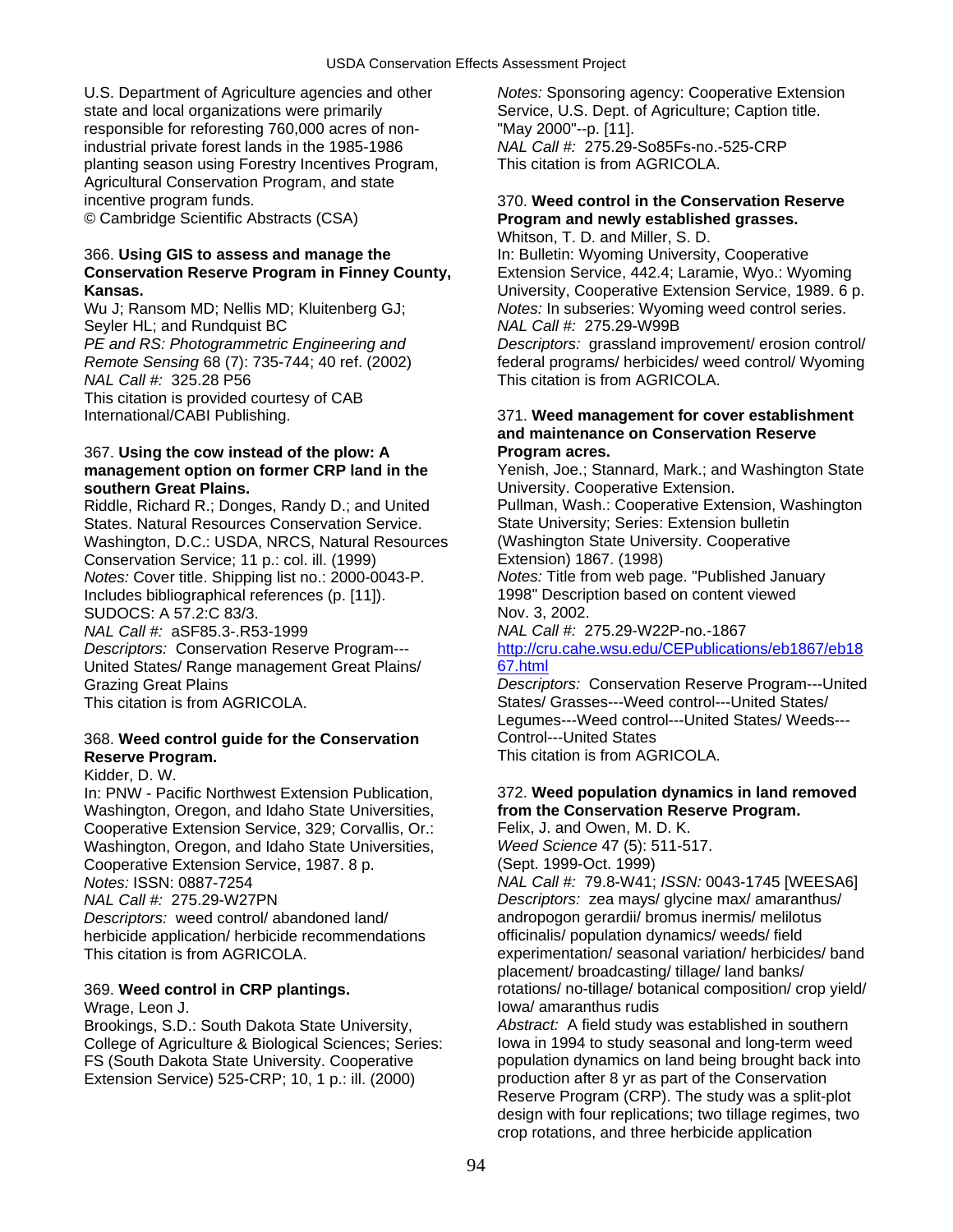methods were used. Even though the tillage regime lambsquarters. The population density of pigweed did not influence individual weed population density seeds in the seedbank increased over time and throughout the study, the no-till (NT) regime had reached 51,670 seeds m(-2) in 1996. In contrast, the more weeds compared to conventional tillage (CT). seed population density for foxtail species was only However, when weeds were grouped into categories,  $\frac{417 \text{ seeds m}(-2)}{10}$  in 1994, but it increased to 7,820 tillage influenced broadleaf weeds in 1994 and 1996 seeds m(-2) in 1997. The large increase in foxtail and total weeds in 1995. Plots under the NT regime species seed population density in the 4-yr period had an average of 46 broadleaf weeds m(-2) was mainly in the no-herbicide weed management compared to 27 in CT in 1994, with Amaranthus rudis treatment. The weed seedbank was reduced similarly Sauer (common waterhemp) being the most by band and broadcast herbicide treatments. Tillage prevalent. NT had a total of 186 weeds m(-2) and crop rotation did not influence the weed compared to 125 m(-2) weeds in CT in 1995; seedbank or Shannon's diversity index, nor did they however, in 1996, CT plots had 184 weeds m(-2) interact with the weed management treatments in any compared to 121 m(-2) in the NT regime. Except for of the years. The weed seedbank population density<br>broadleaf weeds in 1994, crop rotation did not varied with the years and time of soil sampling. Weed influence the number of weeds, and herbicide seed population densities tended to be greater in the application methods had the greatest effect on weed fall but declined significantly by time of the spring populations. Overall, weed populations were greater sampling. The no-herbicide treatment had a more in 1997, 1996, and 1995 than in 1994 for all herbicide diverse weed seedbank compared with band and application methods. The no-herbicide treatment had broadcast herbicide weed management treatments. the highest number of weeds throughout the study. An average of one grass and three broadleaf weed The total number of weeds in band and broadcast species were identified in the three weed treatments averaged 41 and 26 m(-2) in 1994; 96 and management treatments. Band and broadcast 24 m(-2) in 1995; 96 and 12 m(-2) in 1996; and 109 herbicide treatments reduced the weed seedbank and 95 m(-2) in 1997. The use of broadcast population density but did not affect the number of herbicides in NT should be recommended for land broadleaf weed species observed. coming out of CRP. Regardless of the herbicide This citation is from AGRICOLA. application method or crop rotation, CT plots had. better yields for both Zea mays L. (corn) and Glycine 374. **When CRP contracts expire: Alternative**  max L. (soybean). Glycine max had a better stand **strategies to encourage environmentally**  compared to Z. mays in the first year, indicating that a **acceptable land use.**  rotation starting with G. max might be preferred in the Rietveld, W. J. land coming out of CRP. *Proceedings of the Great Plains Agricultural Council*: This citation is from AGRICOLA. 89-96. (1993)

# **Conservation Reserve Program land.** South Dakota.

*NAL Call #:* 79.8-W41; *ISSN:* 0043-1745 [WEESA6] This citation is from AGRICOLA. *Descriptors:* chenopodium album/ amaranthus/ weeds/ seed banks/ buried seeds/ nature reserves/ 375. **Wireworm (Coleoptera: Elateridae) incidence**<br>
tillage/ rotations/ weed control/ species diversity/ **and diversity in lowa conservation reserve** population density/ seed output/ band placement/ **environments.**  Abstract: The influence of tillage, crop rotation, and and Batchelor, W. D. weed management regimes on the weed seedbank in *Environmental Entomology* 27 (2): 312-317. land previously under the Conservation Reserve (Apr. 1998) Program (CRP) for 8 yr was determined from 1994 *NAL Call #:* QL461.E532; *ISSN:* 0046-225X through 1997. The study was a split-plot design with [EVETBX] four replications, two tillage systems, two crop *Descriptors:* elateridae/ insect pests/ incidence/ rotations, and three weed management treatments. species diversity/ geographical distribution/ sampling/ Eleven weed species were recorded in 1994 and agricultural land/ federal programs/ Iowa/ 1995, and 13 in 1996 and 1997. The weed seedbank Conservation Reserve Program<br>was dominated by broadleaf species. In 1994, the Abstract: The extended fallow p was dominated by broadleaf species. In 1994, the *Abstract:* The extended fallow period required by first year after CRP, the seed population density in Conservation Reserve Program contracts will likel the top 15 cm of the soil profile was 51,480 seeds m(- heighten farmers' concerns about pests when 2), of which 60 and 20% were pigweed and common returning acreage to production, particularly,

varied with the years and time of soil sampling. Weed

*NAL Call #:* 282.9-G7992; *ISSN:* 0434-5835. 373. **Weed seedbank dynamics in post** *Notes:* Meeting held June 2-4, 1993, Rapid City,

Felix, J. and Owen, M. D. K. *Descriptors:* land use / contracts/ environmental *Weed Science* 49 (6): 780-787. **protection/ land diversion/ great plains states of USA/** (Nov. 2001-Dec. 2001) Conservation Reserve Program

# and diversity in lowa conservation reserve

Lefko, S. A.; Pedigo, L. P.; Rice, M. E.;

Conservation Reserve Program contracts will likely